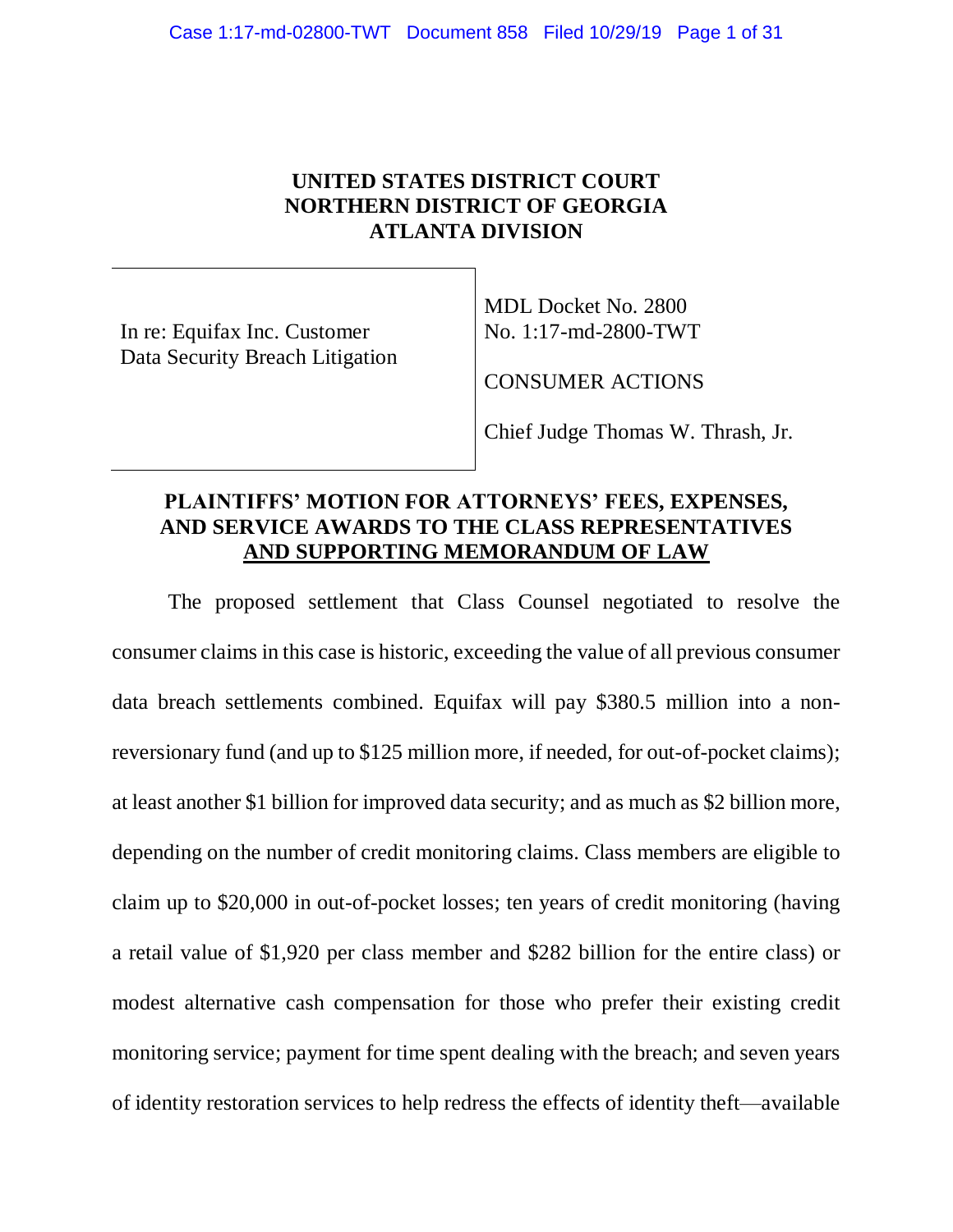to all class members without the need to file a claim.

To compensate them for this extraordinary result, Class Counsel request a \$77.5 million fee and reimbursement of \$1,248,033.46 in current expenses, pursuant to settlement provisions that were negotiated only after all other terms of relief for the class. The fee—representing 20.36% of the \$380.5 million cash fund, 5.6% of Equifax's minimum cash commitment, and about 1.2% of the fund plus the value of the benefits already claimed—is reasonable under the percentage approach, which is the exclusive method in this Circuit for calculating fees in a common fund case such as this one. A lodestar crosscheck, though not required, also supports the fee. And, the expenses were reasonably incurred on behalf of the class. The request for fees and expenses should therefore be approved.

The Court also should approve service awards of \$2,500 to each class representative, as provided by the settlement, to compensate them for their efforts on behalf of the class. The awards are warranted legally and factually.<sup>1</sup>

 $\overline{a}$ 

<sup>&</sup>lt;sup>1</sup> In support of this motion, Plaintiffs rely upon materials submitted in support of their motion to direct notice to the class, including declarations from Class Counsel (Doc. 739-4), Mary Frantz (Doc. 739-7), James Van Dyke (Doc. 739-8), and Layn Phillips. (Doc. 739-9) Plaintiffs also are submitting along with this motion a supplemental declaration from Class Counsel (Ex. 1) and declarations from two fee experts, Professor Robert Klonoff (Ex. 2) and Atlanta lawyer Hal Daniel. (Ex. 3)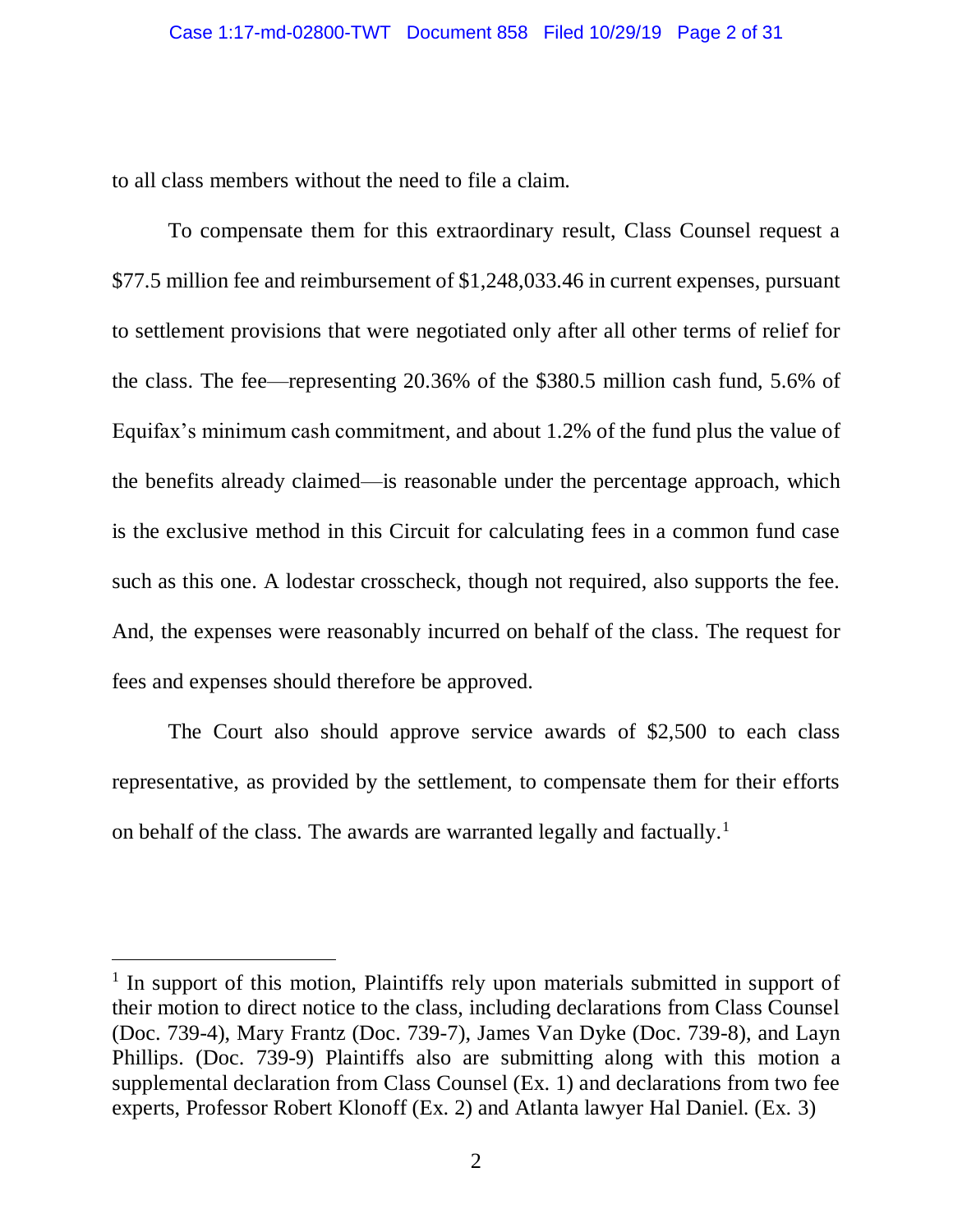### **FACTUAL BACKGROUND**

Consistent with the 2018 amendments to Rule 23 requiring "front loading" of information pertaining to a proposed class action settlement, Plaintiffs' memorandum supporting their motion to direct class notice describes the background of this litigation and Class Counsel's work up to the filing of that motion. (Doc. 739-1) In this brief, Plaintiffs summarize their previous work, describe the additional work Class Counsel have done since the Court directed notice, and address the future time and expenses they anticipate spending throughout the process of settlement approval and claims administration.

#### **A. Overview of the Litigation**

On September 7, 2017, Equifax announced a data breach affecting the personal information of about 147 million Americans. After the more than 300 class actions filed against Equifax were consolidated here, the Court appointed Class Counsel to prosecute the consumer claims. (Doc. 232) Class Counsel vetted thousands of plaintiffs; conducted a detailed factual investigation; engaged data security and damages experts; researched potential claims in every state; and on May 14, 2018, filed a 559-page consolidated amended complaint. Equifax moved to dismiss all 99 counts, arguing *inter alia* that Georgia law imposes no legal duty to safeguard personal information and that Plaintiffs' alleged injuries were neither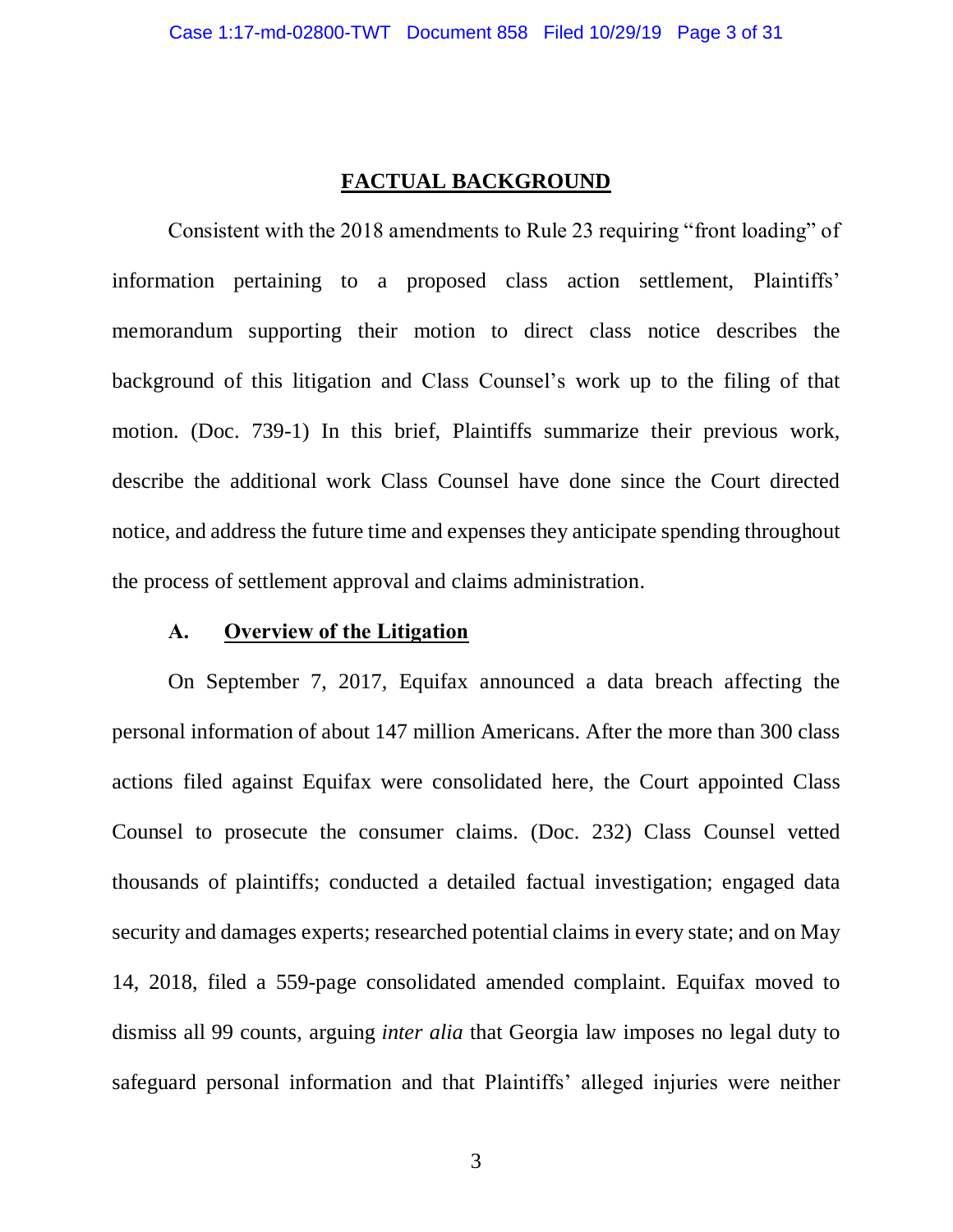legally cognizable nor proximately caused by the breach. On January 28, 2019, the Court largely denied the motion. Equifax then answered.  $(Ex. 1, \P\P 4-7)$ 

While the motion was pending, the parties spent a great deal of time preparing the groundwork for formal discovery and, beginning shortly after the answer was filed, began producing extensive documents and electronic information. Plaintiffs reviewed in excess of 500,000 pages of information, interviewed key witnesses, and noticed several critical depositions. Aggressive discovery efforts continued until the case settled. (*Id.*, ¶¶ 8-10)

#### **B. Mediation and Settlement**

In September 2017, Equifax and Class Counsel began settlement discussions and retained prominent mediator and former federal judge Layn Phillips, who has presided over settlements of several major data breach cases. (*Id.*, ¶ 12) After much preparatory work and briefing, Judge Phillips convened the first mediation on November 27 and 28, 2017. The session ended with little prospect of an early settlement, but a framework for future dialog. (*Id.*, ¶¶ 12-13; Doc. 739-9, ¶¶ 9-10)

After Class Counsel's leadership appointment, the parties renewed settlement discussions, both directly and with Judge Phillips, focusing on the individual benefits, the size of the fund, and needed business practice changes. In the process, Class Counsel were advised by leading cybersecurity experts; consulted with dozens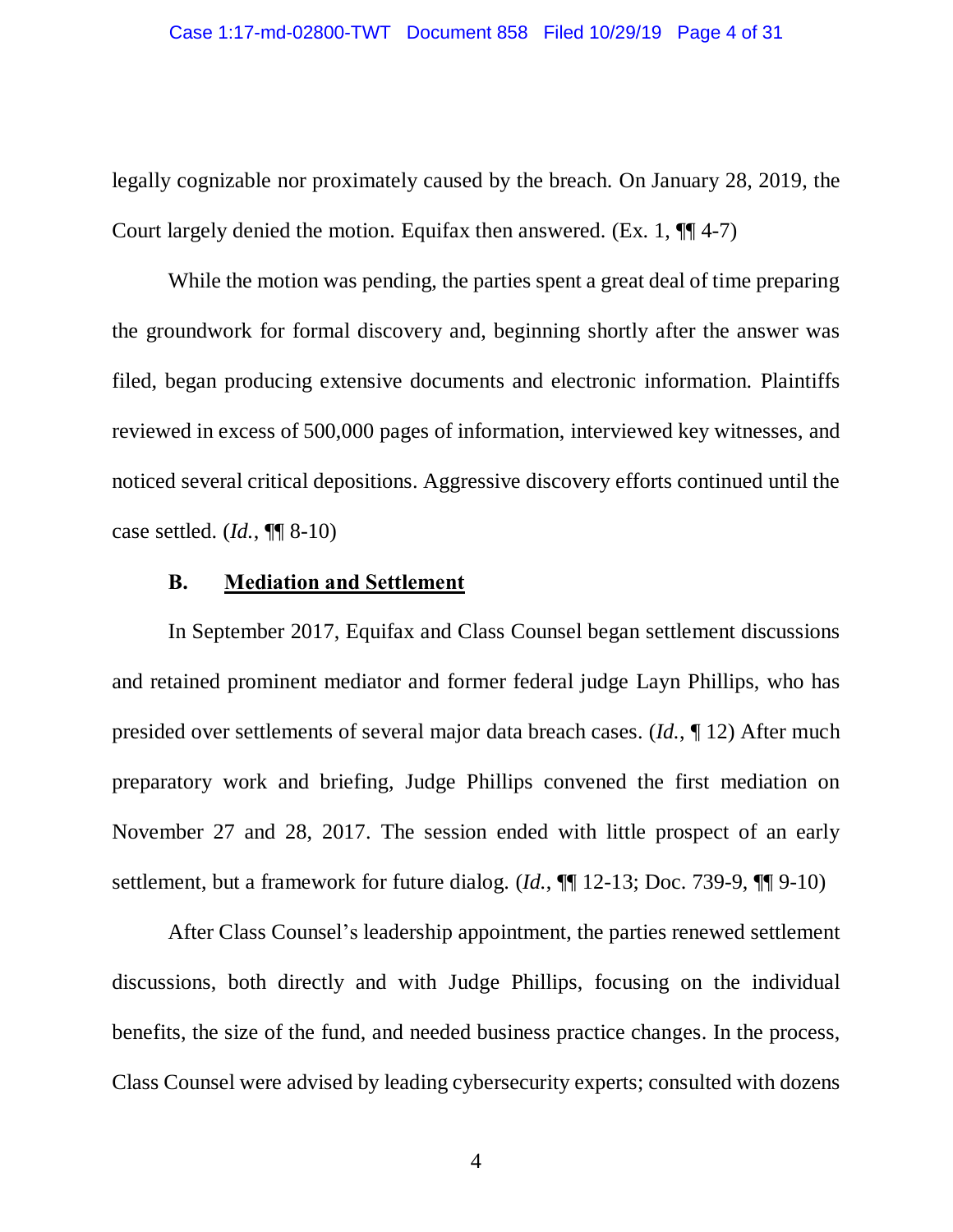of consumer advocates, Congressional staff, and state attorneys general; and conducted substantial informal discovery, including meetings with both sides' experts to discuss the cause of the breach and Equifax's remedial efforts. (Doc. 739- 4, ¶¶ 22-23; Ex. 1, ¶¶ 13-14)

Throughout 2018, Class Counsel worked almost continuously preparing for and participating in settlement talks and related meetings, struggling to reach agreement with Equifax on a comprehensive term sheet. (Doc. 739-4, ¶ 21) Mediation sessions on May 25, 2018, August 9, 2018, and November 16, 2018, resulted only in incremental movement. In late 2018, the parties informed Judge Phillips they were at impasse and settlement talks ceased. (Doc. 739-9, ¶ 11)

In February 2019, after Equifax's motion to dismiss was denied, negotiations resumed. Judge Phillips convened what proved to be the final mediation on March 30, 2019. After getting consensus on all terms other than the size of the fund (including the individual relief and extensive business practice changes), the parties again reached impasse. Late in the evening, Judge Phillips made a "mediator's proposal," which both sides accepted. The parties executed a binding Term Sheet around 11 p.m. on March 30, subject to approval by Equifax's Board of Directors, which occurred the next day. (*Id.*, ¶ 12; Doc. 739-4, ¶¶ 25-31)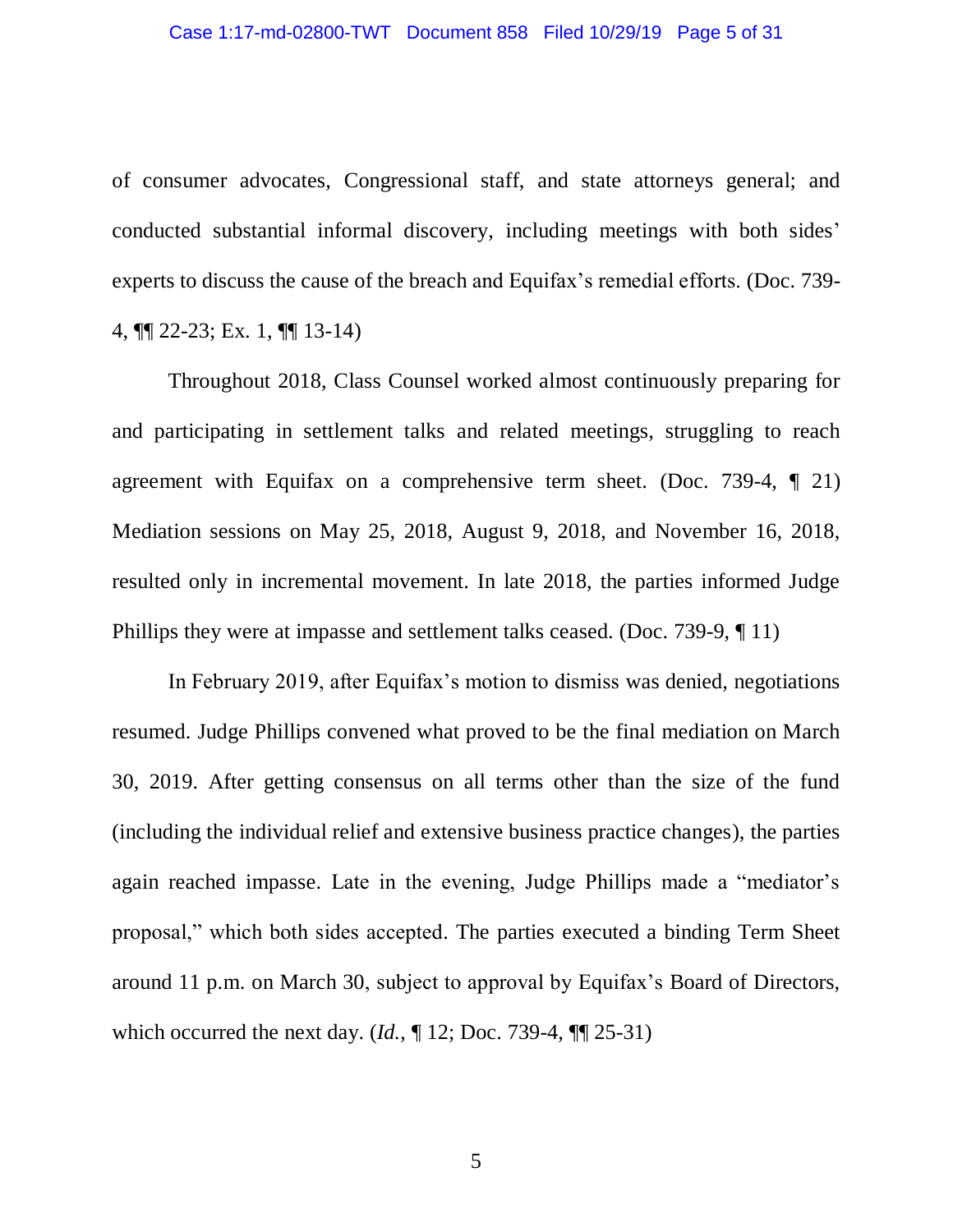The Term Sheet, which is attached to Class Counsel's latest declaration (Ex. 1, Ex. B), largely achieved the major goals Plaintiffs pursued from the beginning of the negotiations, namely obtaining cash compensation for those who suffered outof-pocket losses and spent time as a result of the breach, providing high quality credit monitoring and identify restoration services to all class members, and requiring Equifax to invest in its cybersecurity infrastructure and comply with comprehensive data security standards enforceable via court order. (*Id.*, ¶ 16)

In addition to specifying the relief, the Term Sheet committed the parties to draft a comprehensive agreement; present any disputes to Judge Phillips for final resolution; and file the agreement and a motion for an order directing notice within 90 days. The parties also agreed to share the Term Sheet with the Federal Trade Commission, the Consumer Financial Protection Bureau, and state Attorneys General and to consider any changes the regulators proposed. (*Id.*, ¶ 17 & Ex. B) This agreement is consistent with judicial guidance regarding the solicitation of regulators' views. *See* Federal Judicial Center, *Managing Class Action Litigation: A Pocket Guide for Judges* (2010) at 26-27 ("*FJC Pocket Guide*") (Ex. 1, ¶ 17)

The regulators proposed a package of changes, some of which were minor, while others provided more substantial relief, including increasing the fund from \$310 million to \$380.5 million. Plaintiffs supported the changes benefitting the class,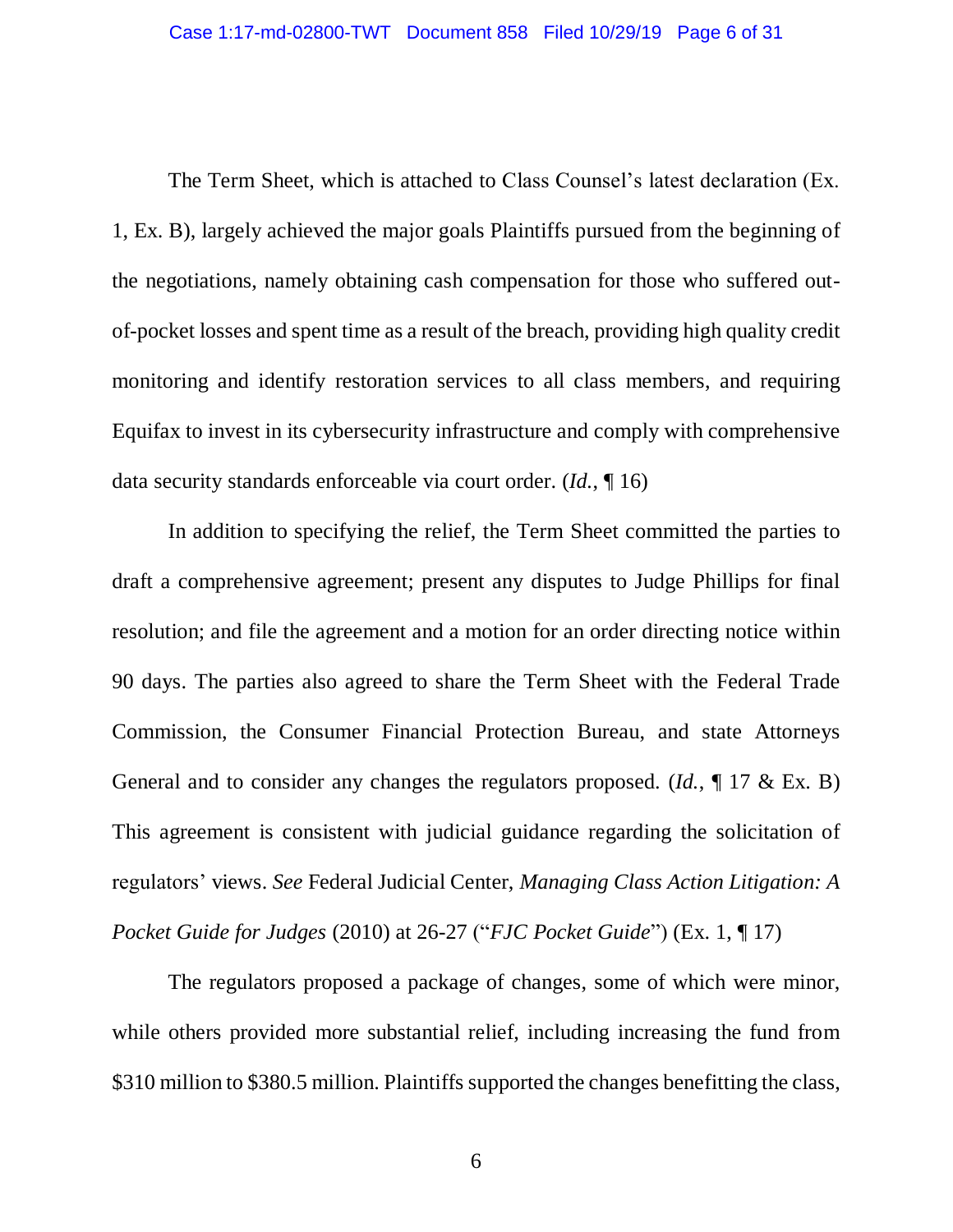but opposed others that might diminish relief available under the Term Sheet. Plaintiffs' opposition triggered two months of difficult negotiations, which were resolved when Equifax and the regulators agreed to modifications ensuring class members were not made worse off. (*Id.*, ¶¶ 18-20; Doc. 739-4, ¶ 33)

On July 19, 2019, Plaintiffs and Equifax executed the settlement agreement. Plaintiffs submitted the agreement and moved for an order directing class notice on July 22, 2019. After a hearing, the motion was granted the same day. (Doc. 742)

#### **C. Class Counsel's Work on Behalf of the Class**

Class Counsel's substantial work in delivering this settlement is well documented in their declarations. (Doc. 739-4; Ex. 1) In the months since the Court approved notice, Class Counsel have remained hard at work. For example, Class Counsel swiftly addressed initial confusion about the benefits available to class members caused by misleading media coverage of regulators' early announcements of the settlement, ensuring that those who had filed claims before the approved notice program began were given a chance to amend their claims. (Ex 1, ¶¶ 21-24) Class Counsel have also spent considerable time overseeing the claims and notice programs; communicating with JND, Signal, defense counsel, and regulators (including through weekly conference calls); answering hundreds of questions from class members; evaluating and responding to objections; and working on the papers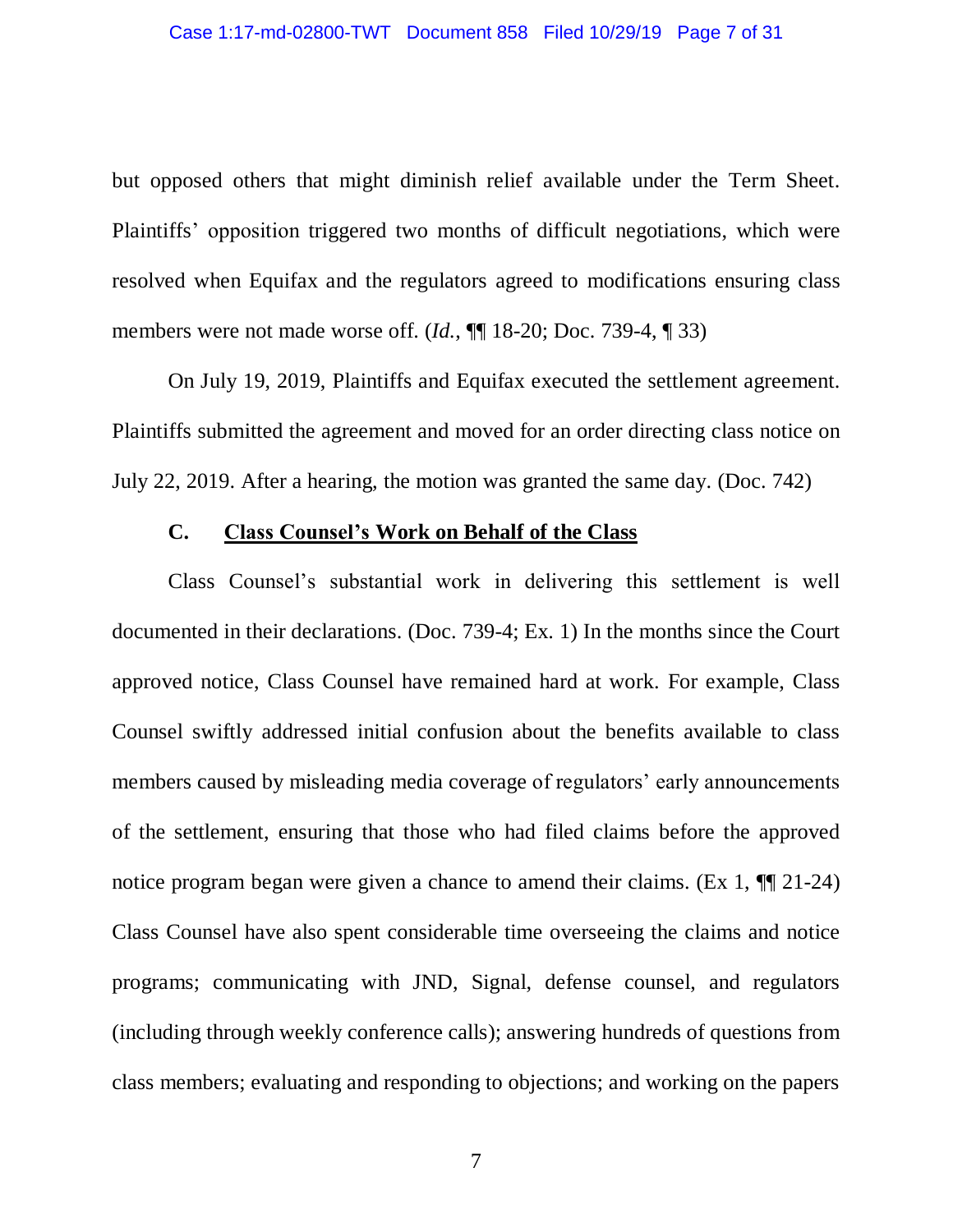to be filed before the final approval hearing. (*Id.*, ¶ 25)

Class Counsel's work will not end once the settlement is finally approved or even after any appeals are resolved. Class Counsel's oversight obligations and other responsibilities will continue until the settlement is fully implemented, which will not occur until many years in the future. The initial claims period does not end until January 2020, and will be followed by a four-year extended claims period. Identity restoration services will be available to class members for three more years after that. And, the notice program will continue throughout this entire seven-year period. Moreover, once the settlement administrator begins verifying the millions of claims that have been and will be made, Class Counsel will need to monitor the process, communicate with impacted class members, and participate in the dispute resolution process established by the claims protocol. (Ex. 1, ¶ 26)

#### **ARGUMENT AND CITATION OF AUTHORITY**

## **I. The Requested Fee is Reasonable Under the Percentage Method**

#### **A. The Common Benefit Doctrine and Eleventh CircuitLaw**

It is well established that counsel whose work results in a substantial benefit to a class are entitled to a fee under the common benefit doctrine. *Boeing Co. v. Van Gemert*, 444 U.S. 472, 478 (1980). The doctrine serves the "twin goals of removing a potential financial obstacle to a plaintiff's pursuit of a claim on behalf of a class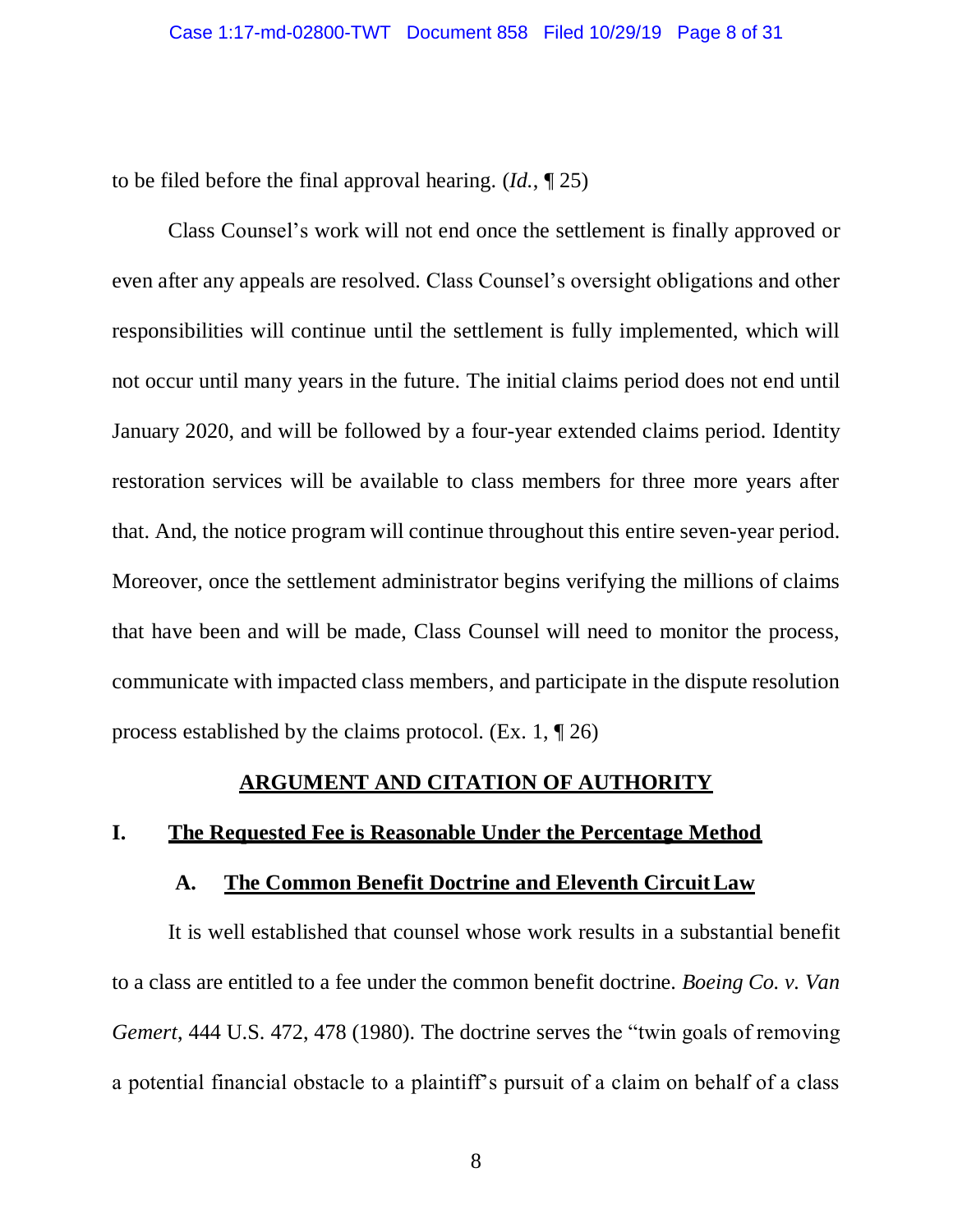and of equitably distributing the fees and costs of successful litigation among all who gained from the named plaintiff's efforts." *In re Gould Sec. Litig*., 727 F. Supp. 1201, 1202 (N.D. Ill. 1989). The doctrine also ensures those who benefit are not "unjustly enriched." *Van Gemert*, 444 U.S. at 478.

The controlling authority in the Eleventh Circuit is *Camden I Condominium Ass'n, Inc. v. Dunkle*, 946 F.2d 768, 774-75 (11th Cir. 1991), which holds that fees in common fund cases must be calculated using the percentage rather than the lodestar approach. *Camden I* does not require any particular percentage. While noting awards typically range from 20% to 30% and suggesting 25% is the benchmark, the court stated: "There is no hard and fast rule … because the amount of any fee must be determined upon the facts of each case." 946 F.2d at 774; *see also, e.g.*, *Waters v. Int'l. Precious Metals Corp.*, 190 F.3d 1291, 1294 (1999). In selecting the percentage in a particular case, a district court should apply the factors from *Johnson v. Ga. Highway Express, Inc.*, 488 F.2d 714, 717 (5th Cir. 1974), as well any other pertinent factors. *Camden I*, 946 F.2d at 776.

Following *Camden I*, percentage-based fee awards in the Eleventh Circuit have averaged around 33% of the class benefit. *See, e.g.*, *Wolff v. Cash 4 Titles*, 2012 WL 5290155 at  $*5-6$  (S.D. Fla. Sept. 26, 2012) (noting that fees in this Circuit are "roughly one-third"); T. Eisenberg, et al., *Attorneys' Fees in Class Actions: 2009-*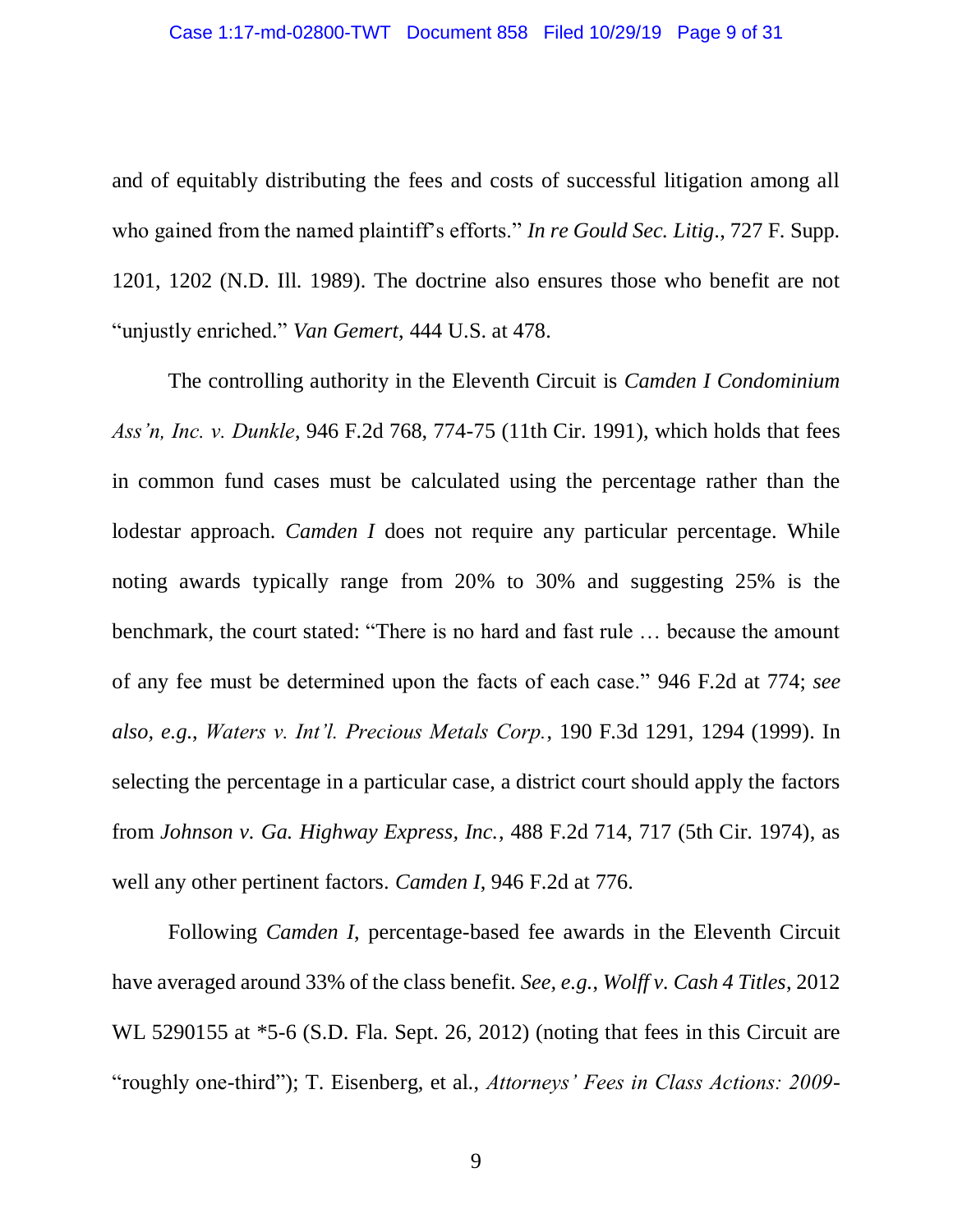*2013*, 92 N.Y.U. Law Rev. 937, 951 (2017) (the median fee from 2009 to 2013 was 33%); B. Fitzpatrick, *An Empirical Study of Class Action Settlements and Their Fee Awards*, 7 J. Empirical L. Stud. 811 (2010) (during 2006 and 2007 the median fee was 30%); Decl. of H. Hughes, *Champs Sports Bar & Grill Co. v. Mercury Payment Systems, LLC*, No. 1:16-CV-00012-MHC (N.D. Ga.) (Doc. 82-1 at 4-5) (90% of the hundreds of common fund settlements a leading Atlanta mediator has negotiated provide for a fee of one-third of the benefit).<sup>2</sup>

# **B. The Percentage of the Class Benefit Requested by Class Counsel**

The requested fee is 20.36% of the \$380.5 million fund.<sup>3</sup> (Ex. 1,  $\P$  28) But that percentage is not a true measure because it fails to account for other settlement benefits. When the other benefits are considered, the fee is much lower—as little as

 $\overline{a}$ 

 $2$  In that case, this court awarded a fee of one-third of the \$52 million cash settlement. *Champs Sports Bar*, 275 F. Supp. 3d 1350, 1356 (N.D. Ga. 2017).

<sup>&</sup>lt;sup>3</sup> In the March 30 Term Sheet, Plaintiffs agreed to seek a \$77.5 million fee, or 25% of the original \$310 million fund. (Ex. 1,¶ 28) In the settlement agreement, Class Counsel agreed to the same fee (Doc. 739-2 at 25-26), foregoing compensation for the substantial work they did and the benefits they added after the regulators became involved. A larger fee of 25% of the \$380.5 fund would have been justified. (Ex. 2, ¶ 43) Where, as here, "private class action litigation may pave the way for government enforcement," a court may reward the private attorneys for their "groundbreaking work." (*FJC Pocket Guide*, at 36-37) While regulators were the catalyst for increasing the fund, Class Counsel played a crucial role, integrating the additional money into the settlement and ensuring the class did not have to give up any benefits in exchange for the extra cash. (Ex. 1, ¶ 29)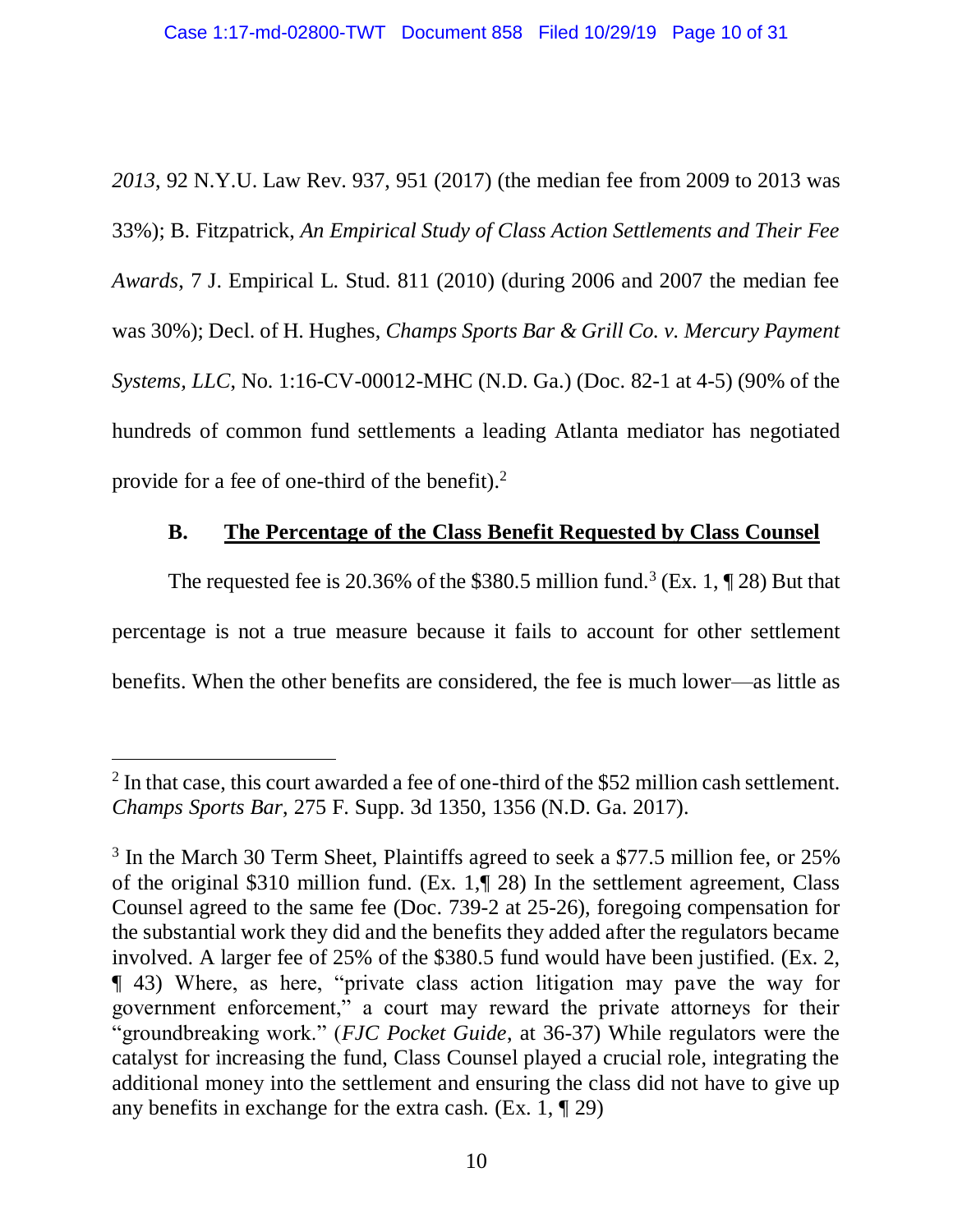a few percentage points or even less.

 $\overline{a}$ 

One conservative way to value the benefits conferred on the class is to look at the amount Equifax will have to pay for them. In addition to paying \$380.5 million for the fund, at a minimum Equifax must spend another \$1 billion for cybersecurity above its budgeted baseline, which benefits the class by reducing the risk of another data breach and thus should be considered. (Ex. 2, ¶ 45) *See, e.g., Camden I*, 946 F. 2d at 755 (authorizing consideration of non-monetary benefits). The requested fee is 5.6% of Equifax's minimum expenditure of \$1.3805 billion. This does not even take into account that Equifax may have to pay still more depending on the number of claims that are filed (up to \$125 million if needed for out-of-pocket claims and as much as \$2 billion if more than seven million class members sign up for credit monitoring). (Ex. 2, ¶ 45; Doc. 739-4, ¶ 37)

The settlement's benefits can also be calculated based upon their value to class members. In addition to the \$380.5 million fund and the reduced risk of another data breach at Equifax, the settlement provides other valuable benefits. Most significantly, the opportunity to claim free credit monitoring—without any limitation or cap—is a concrete benefit of value to all 147 million class members.<sup>4</sup>

<sup>&</sup>lt;sup>4</sup> That a class member fails to file a claim does not mean the class member failed to receive a benefit or that Class Counsel's fee should be affected. *See, e.g.*, *Van Gemert*, 444 U.S. at 480 (class members' "right to share the harvest of the lawsuit,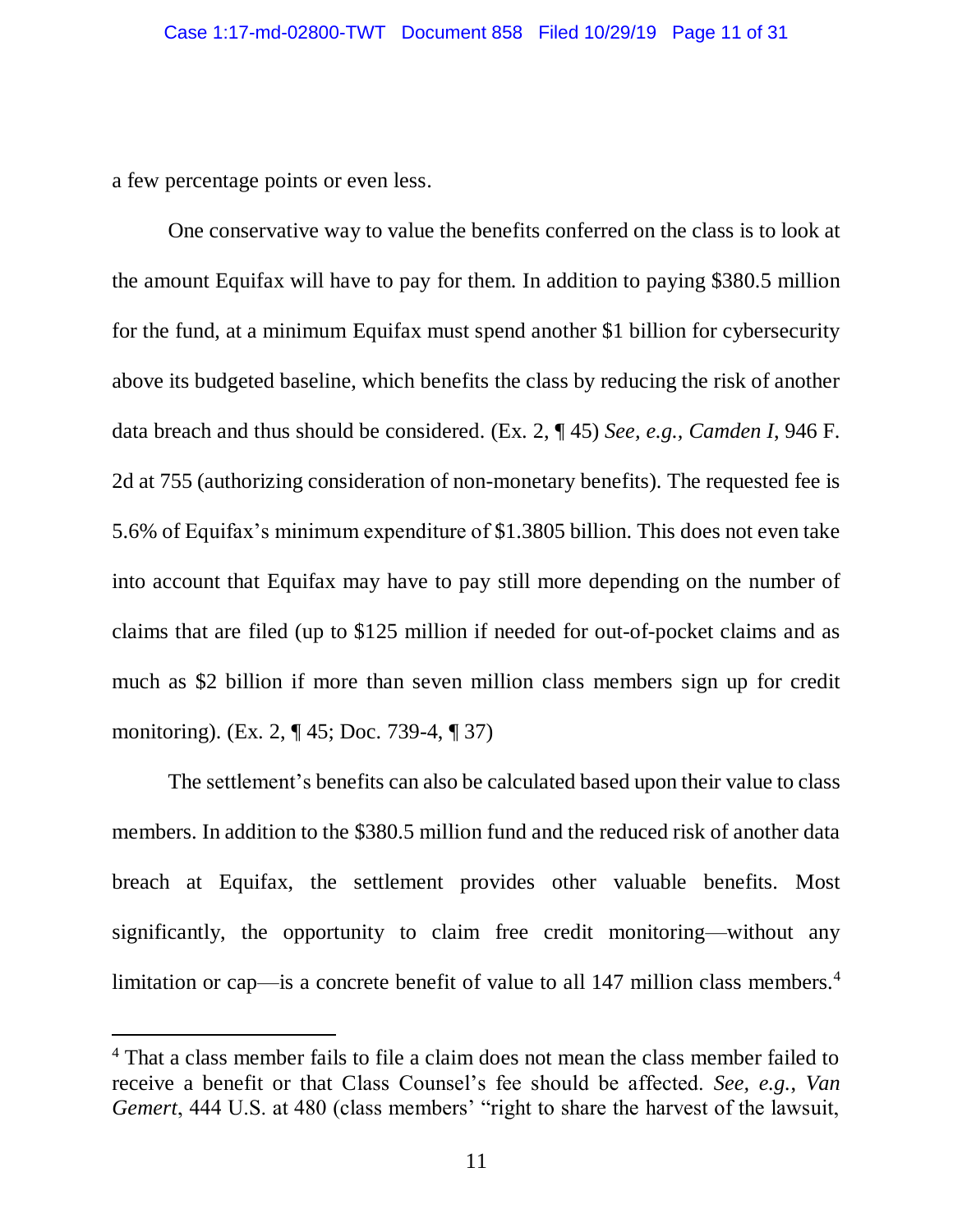The value can be readily determined based on the retail price that a class member would pay for the same credit monitoring services: \$1,920 per class member, or \$282 billion for the entire class. While not all class members will sign up for credit monitoring, almost three million already have done so, collectively claiming services worth nearly \$6 billion. The requested fee is roughly 1.2% of the cash fund plus the nearly \$6 billion in credit monitoring class members have already claimed. (Ex. 1,  $\P$ ) 30) Including the value of the additional credit monitoring claims that likely will be made before the January 2020 deadline, the seven years of identity restoration services available to all class members without the need to file a claim, and other settlement benefits causes the requested fee to be roughly 1%, or even much less, of the full panoply of relief. (Ex. 2,  $\P$  47; Ex. 3,  $\P$  47)<sup>5</sup>

 $\overline{a}$ 

whether or not they exercise it, is a benefit of the fund created by the efforts of ... class counsel"); *Waters v. Int'l Precious Metals Corp.*, 190 F.3d at 1295-97 ("class counsel are entitled to a reasonable fee based on the funds potentially available to be claimed, regardless of the amount actually claimed"); *Poertner v. Gillette Co.*, 618 Fed. App'x. 624, 628-29 & n. 2 (11th Cir. 2015).

<sup>5</sup> More class members will undoubtedly sign up for credit monitoring before the January 2020 deadline. For every one million class members who sign up, the direct benefit to the class will increase by roughly \$2 billion. While Class Counsel do not seek to justify their fee request based on the unrealistic notion that all class members will claim credit monitoring, every class member has the opportunity to do so and thus has received a benefit. The requested fee is 0.027% of that benefit. Moreover, the settlement provides other non-monetary benefits that Class Counsel have not attempted to quantify, such as a provision precluding arbitration clauses under some circumstances and the additional year of TrustedID services that Class Counsel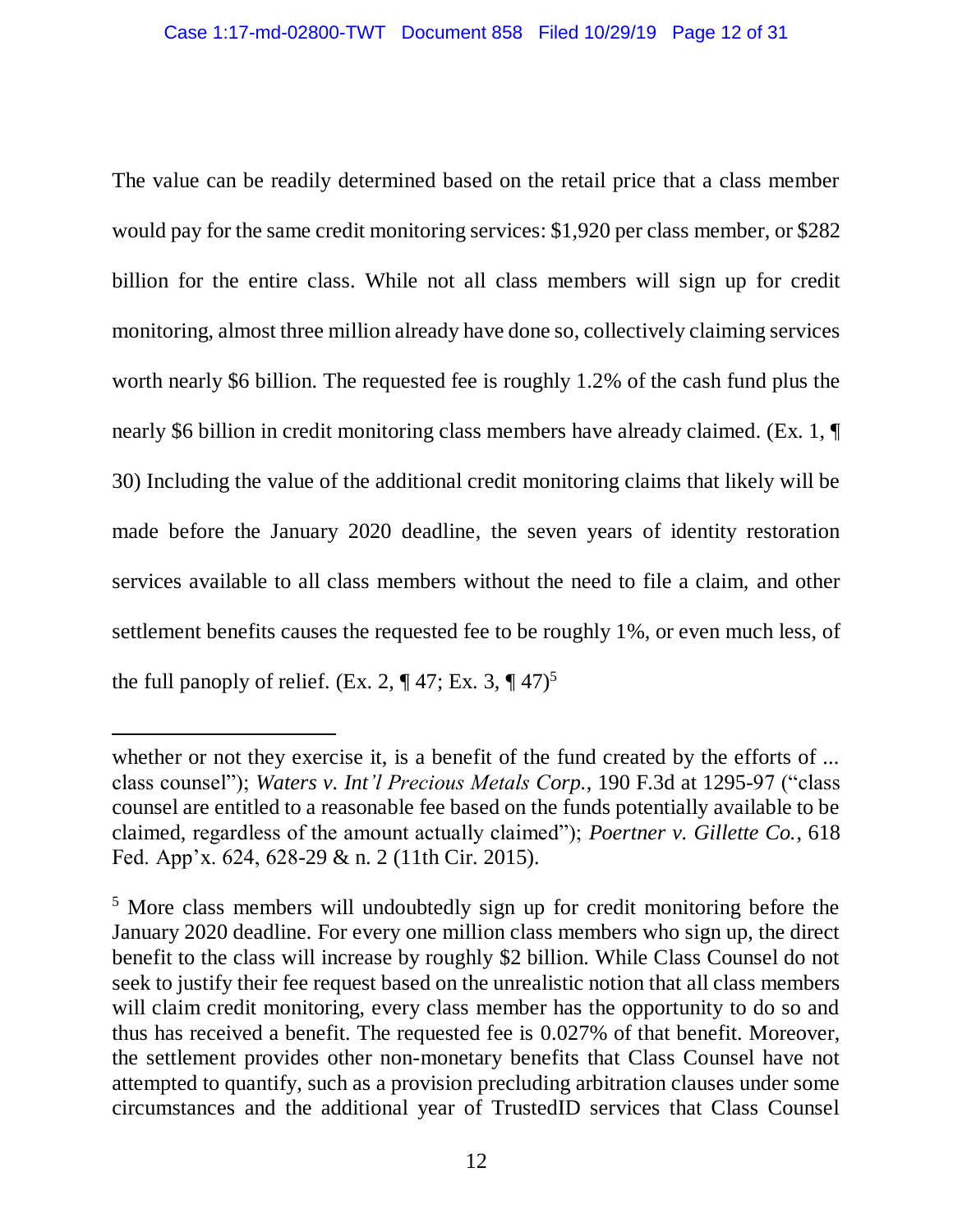# **C. The Fee is Reasonable and Supported by the** *Johnson* **Factors**

Whether the requested fee is considered to be as much as 20.36% of the \$380.5 million minimum fund or as little as 1%, or less of the total benefits available to the class, the requested fee is reasonable and supported by the *Johnson* and *Camden I*  factors. These factors are discussed below.<sup>6</sup>

# *(1) The Time and Labor Involved*

 $\overline{a}$ 

Co-Lead Counsel and those under their direction have spent over 31,000 hours in the massive effort described above. (Ex. 1,  $\P$  42) The vast majority of the work was done by Class Counsel and other PSC firms and allocated to those able to do the work most efficiently. (*Id.,* ¶¶ 44-47) Class counsel estimate they will spend at least another 10,000 hours over the next seven years in connection with final approval, managing the claims process, and administering the settlement. (*Id.*, ¶ 48) This work is reasonable and justified in view of the issues, the complexity and importance of the case, the manner in which the case was defended, and the result. (*Id.*, ¶ 42; Ex.

negotiated so that class members who accepted Equifax's offer in the immediate aftermath of the breach to receive that service for free can continue to receive it while the settlement is finalized.  $(Ex. 1, \P 31)$ 

<sup>&</sup>lt;sup>6</sup> Two of the factors do not apply and thus can be disregarded: the undesirability of the case and the nature of the attorney-client relationship. *Johnson* noted that civil rights attorneys who accept unpopular cases may suffer hardships deserving of a higher fee, which Class Counsel did not suffer. Second, Class Counsel did not have continuing relationships with the named plaintiffs that would have caused them to offer a volume discount or reduced fee to obtain future business.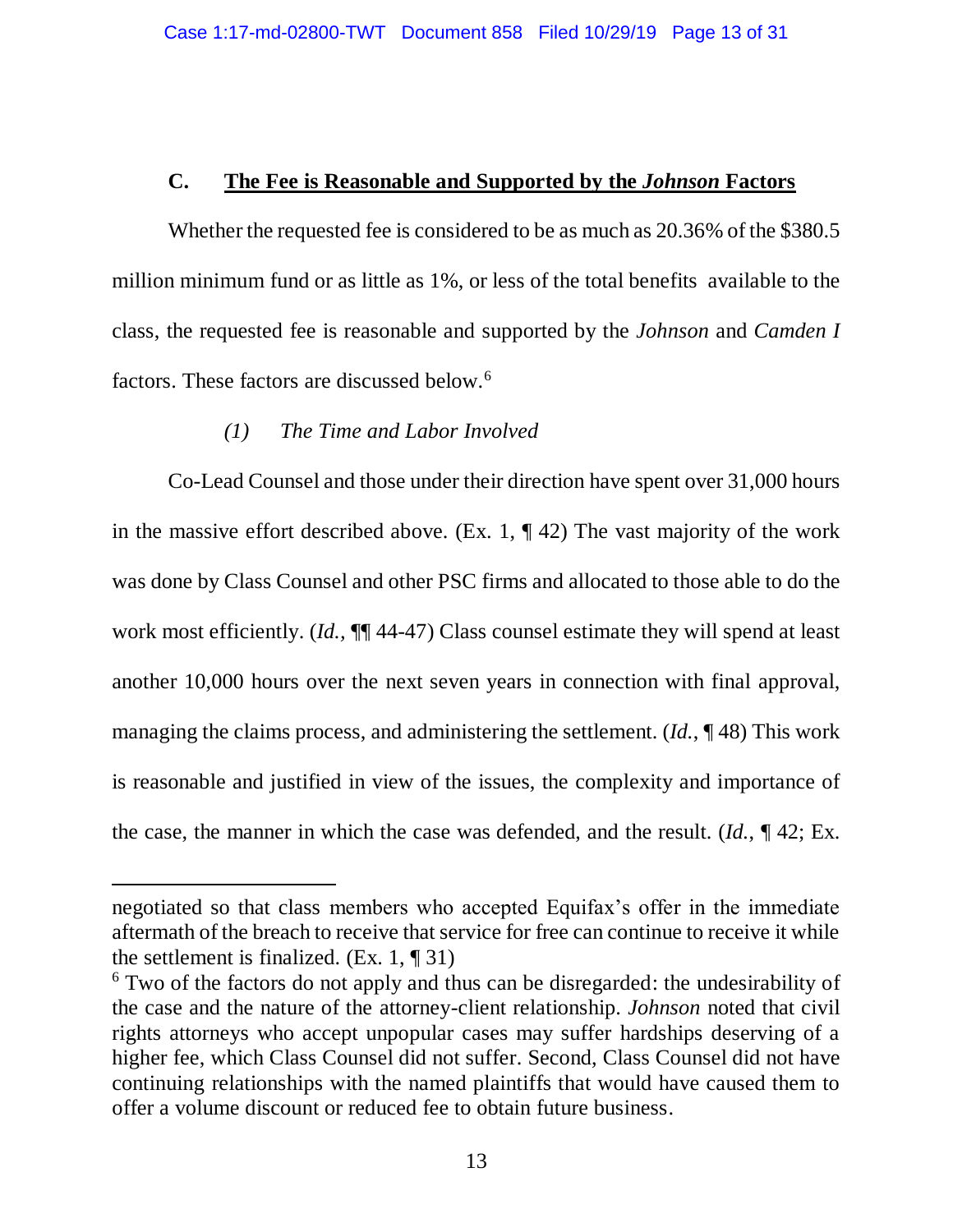2, ¶¶ 49-50, 105; Ex. 3, ¶ 22)

# *(2) The Novelty and Difficulty of the Questions*

This unprecedented case presented many novel and difficult legal questions, such as whether Equifax had a duty to protect Plaintiffs' personal data and whether Plaintiffs' alleged injuries are legally cognizable and were proximately caused by the Equifax breach. (Ex. 1, ¶¶ 32-33; Ex. 2, ¶ 52; Ex. 3, ¶¶ 23-26) Indeed, the duty and injury questions were being litigated in the Georgia appellate courts during the pendency of this case, causing Class Counsel to file an amicus brief before the Georgia Supreme Court in *Ga. Dept. of Labor v. McConnell*, 305 Ga. 812 (May 20, 2019), and the questions largely remain unanswered. (*Id.*; Ex. 1, ¶ 32) Other novel and difficult questions resulted from the sheer size of the litigation, the number of Americans impacted by the breach, and the highly technical nature of the facts. Determining and proving the cause of the breach and developing cybersecurity measures to prevent a recurrence were particularly challenging. The post-Term Sheet settlement process also raised novel and difficult questions. (*Id.*, ¶ 33) All these questions substantially increased Class Counsel's risk and the litigation's complexity. (*Id.*; Ex. 2, ¶¶ 52-53; Ex. 3, ¶¶ 23-26)

## *(3) The Skill Requisite to Perform the Legal Services Properly*

This case required the highest level of experience and skill. Plaintiffs' legal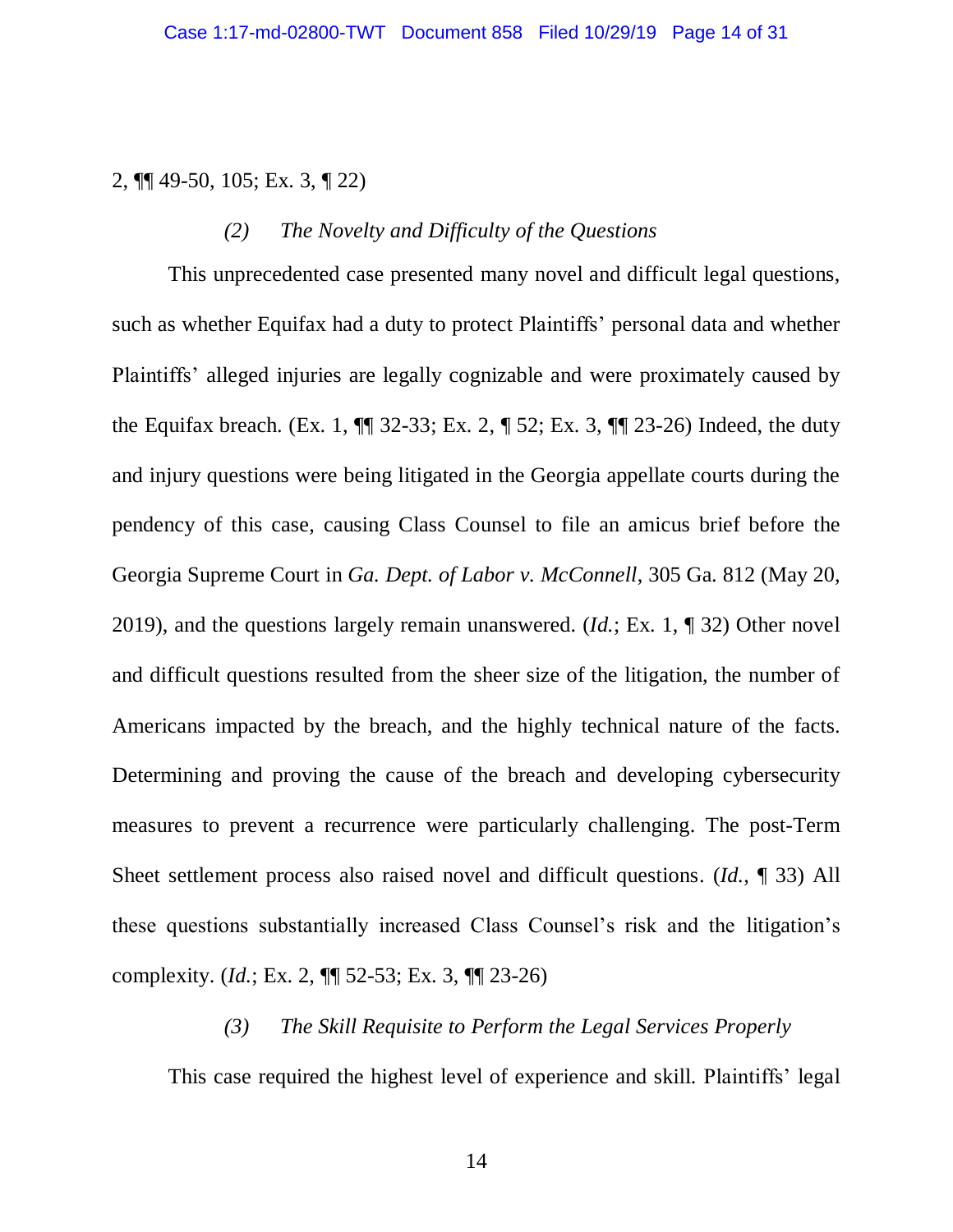team includes some of the nation's best class action lawyers who collectively have handled more than 50 data breach cases, including all of the most significant ones. (Doc. 187; Doc. 739-4, ¶¶ 3-8; Ex. 2, ¶¶ 54-63; Ex. 3, ¶¶ 42-43) Such experience and skill was needed because some of the best corporate defense lawyers represented Equifax. (Ex. 2, ¶ 58) And, according to Judge Phillips, Class Counsel's skill and experience contributed directly to the results achieved:

[T]he advocacy on both sides of the case was outstanding. Co-Lead Counsel for the Plaintiffs – Norman Siegel, Ken Canfield, and Amy Keller – and counsel from King  $&$  Spalding – David Balser, Phyllis Sumner, and Stewart Haskins and Michelle Kisloff from Hogan Lovells – represented their clients with tremendous effort, creativity, and zeal. All counsel displayed the highest level of professionalism in carrying out their duties on behalf of their respective clients and the settlement is the direct result of all counsel's experience, reputation, and ability in complex class actions including the evolving field of privacy and data breach class actions.

(Doc. 739-9 at ¶ 14)

# *(4) The Preclusion of Other Employment*

But for this case, Class Counsel would have spent significant time on other matters. For many months, this case was all consuming. Nearly every major issue was potentially case-dispositive and thus demanded Class Counsel's full attention, unlike in many cases where substantial work can be delegated to less experienced lawyers. Because this time commitment precluded Class Counsel, including especially the most senior lawyers, from working on other matters, a larger fee is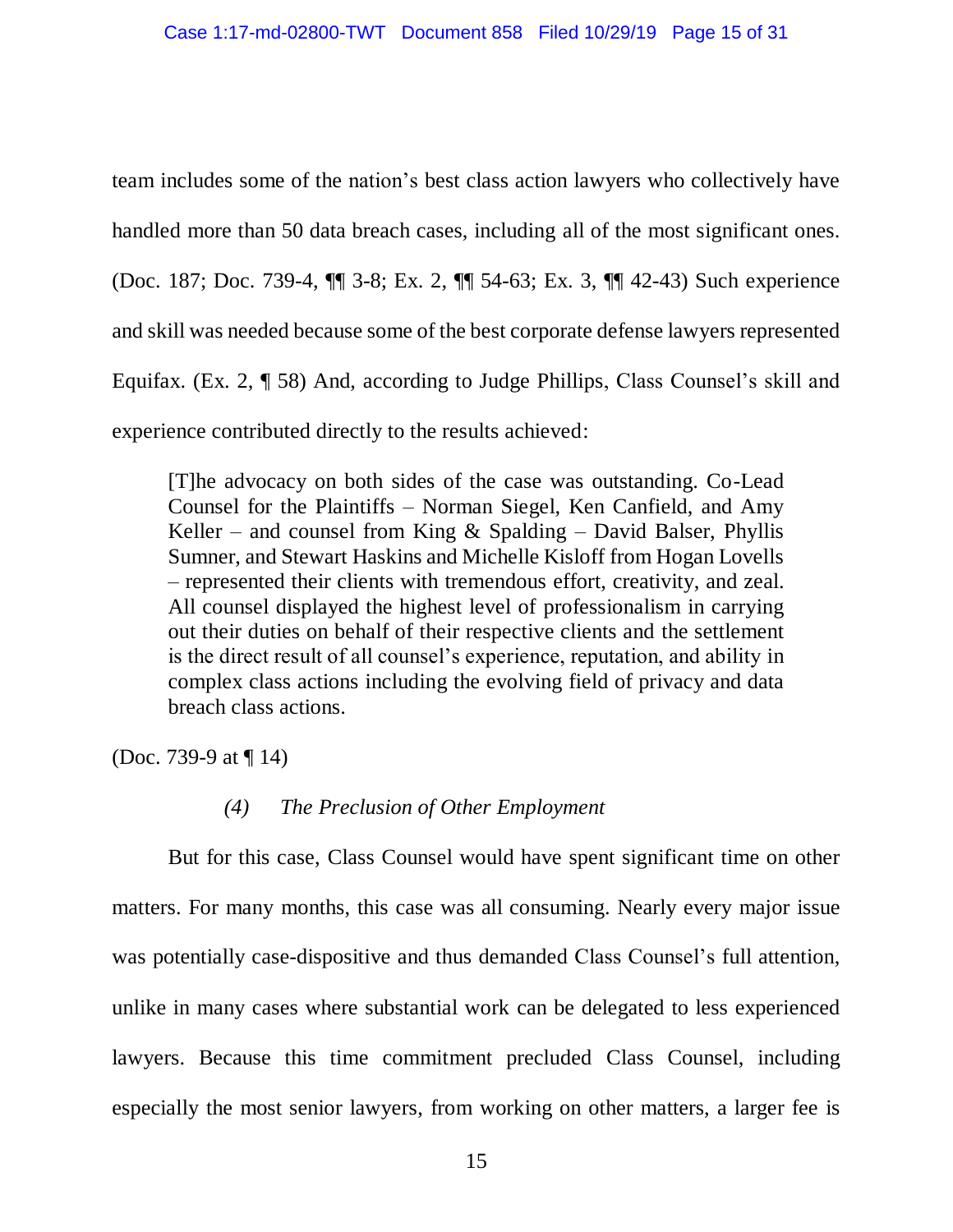justified. (Ex. 1, ¶ 35; Ex. 2, ¶¶ 64-65; Ex. 3, ¶ 22, 31)

# *(5) The Customary Fee*

Complex consumer litigation customarily is handled on a contingent fee basis because consumers are unwilling and unable to pay substantial hourly rates and the potential recovery does not justify the economic investment. Contingent fees in such cases typically range from 33.3% to 40% of the recovery. The requested fee is substantially below that range and much lower than contingent fees charged by Class Counsel in private litigation. (Ex. 1,  $\P$  36; Ex. 2,  $\P$  67)

# *(6) Whether the Fee is Fixed or Contingent*

This action was prosecuted on a contingent basis. If Class Counsel had not achieved a recovery, they would have received nothing and, in fact, suffered a substantial out-of-pocket loss. (Ex. 1, ¶ 37) Such risk merits a higher fee:

It is axiomatic that attorneys who work on a contingent-fee must charge a higher fee than those who work on a noncontingent-fee basis. . . . This "higher" fee ... is not a bonus... From a pure dollars-and-cents economic view, this higher fee is the appropriate measure of a reasonable fee that is required in the marketplace of services: (1) to induce an attorney to agree to assume the risk that no compensation will be received unless she or he successfully achieves a benefit for the client; and (2) if ultimately successful, to compensate for the costs suffered and investment income forgone by delay in payment.

H. Newberg and A. Conte, 1 *Attorney Fee Awards* § 1.8 (3d ed.); *see, e.g.*, *In re Friedman's, Inc. Sec. Litig.*, 2009 WL 1456698, at \*3 (N.D. Ga. May 22, 2009);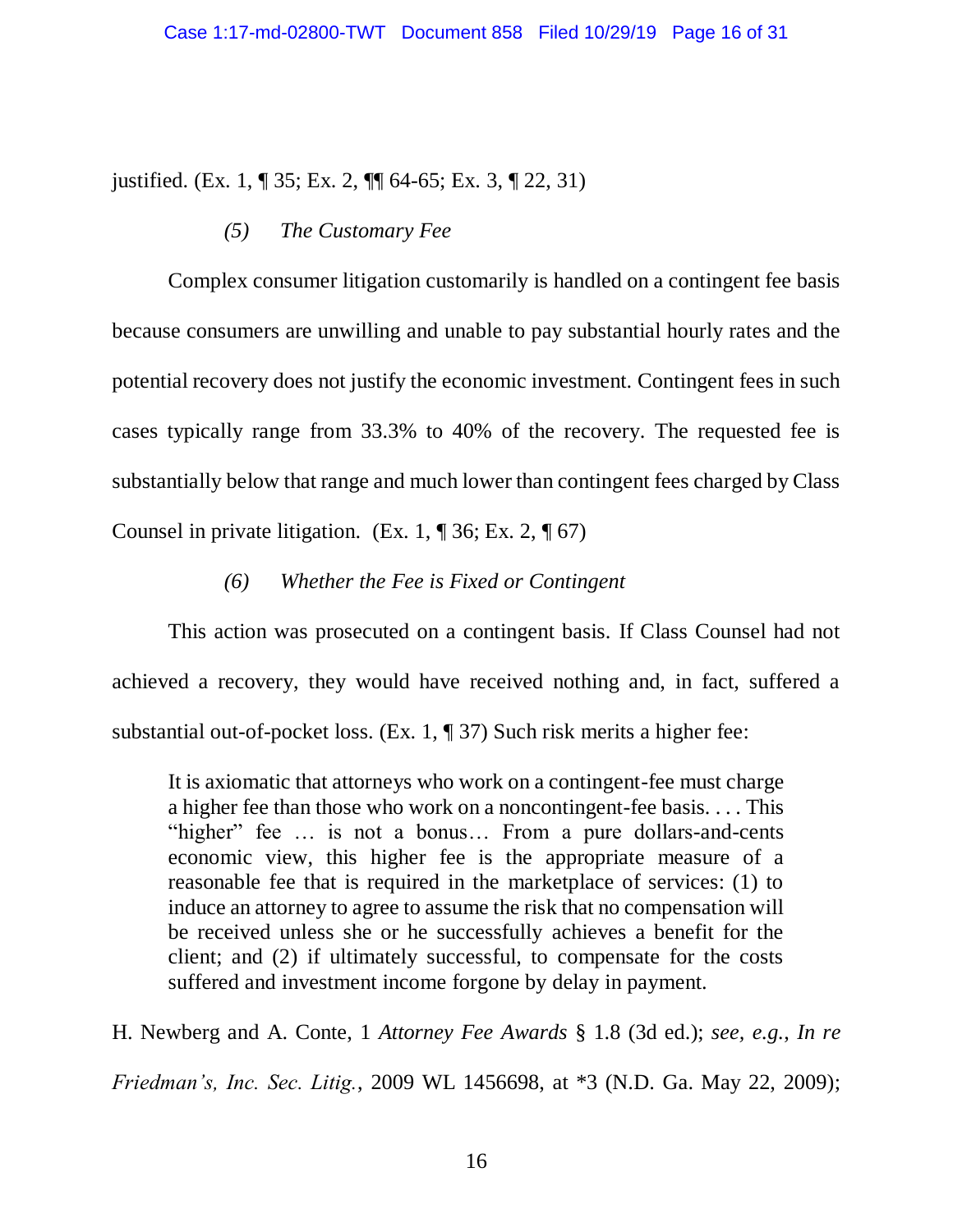*Behrens v. Wometco Enters., Inc.*, 118 F.R.D. 534, 548 (S.D. Fla. 1988), *aff'd*, 889 F.2d 21 (11th Cir. 1990).

#### *(7) Time Limitations Imposed by the Client or the Circumstances*

Work done under significant time pressure is entitled to additional compensation and justifies a larger percentage of the recovery. *See, e.g.*, *Johnson*, 488 F.2d at 718 ("priority work that delays the lawyer's other legal work is entitled to some premium"); *Allapattah Services, Inc. v. Exxon Corp*., 454 F. Supp. 2d 1185, 1215 (S.D. Fla. 2006) (citing the "frantic pace" of the litigation in "giv[ing] significant weight to this factor in setting the [fee] percentage.") This case epitomizes one in which work was done under incredible time pressure as detailed in the supporting declarations. (Ex. 1,  $\P$  39; Ex. 2,  $\P$  70; Ex. 3,  $\P$  36)

# *(8) The Amount Involved and the Results Obtained*

This is the largest data breach settlement in history. The \$380.5 million fund alone is more than the total recovered in all consumer data breach settlements in the last ten years. (Ex. 1,  $\P$  27; Ex. 3,  $\P$  38) Class members are eligible for an unprecedented package of benefits, including but not limited to cash compensation, ten years of credit monitoring worth more than \$282 billion to the class, and seven years of identity restoration services. While the claims process is not complete, it is likely that those who file valid claims for out-of-pocket losses will be paid in full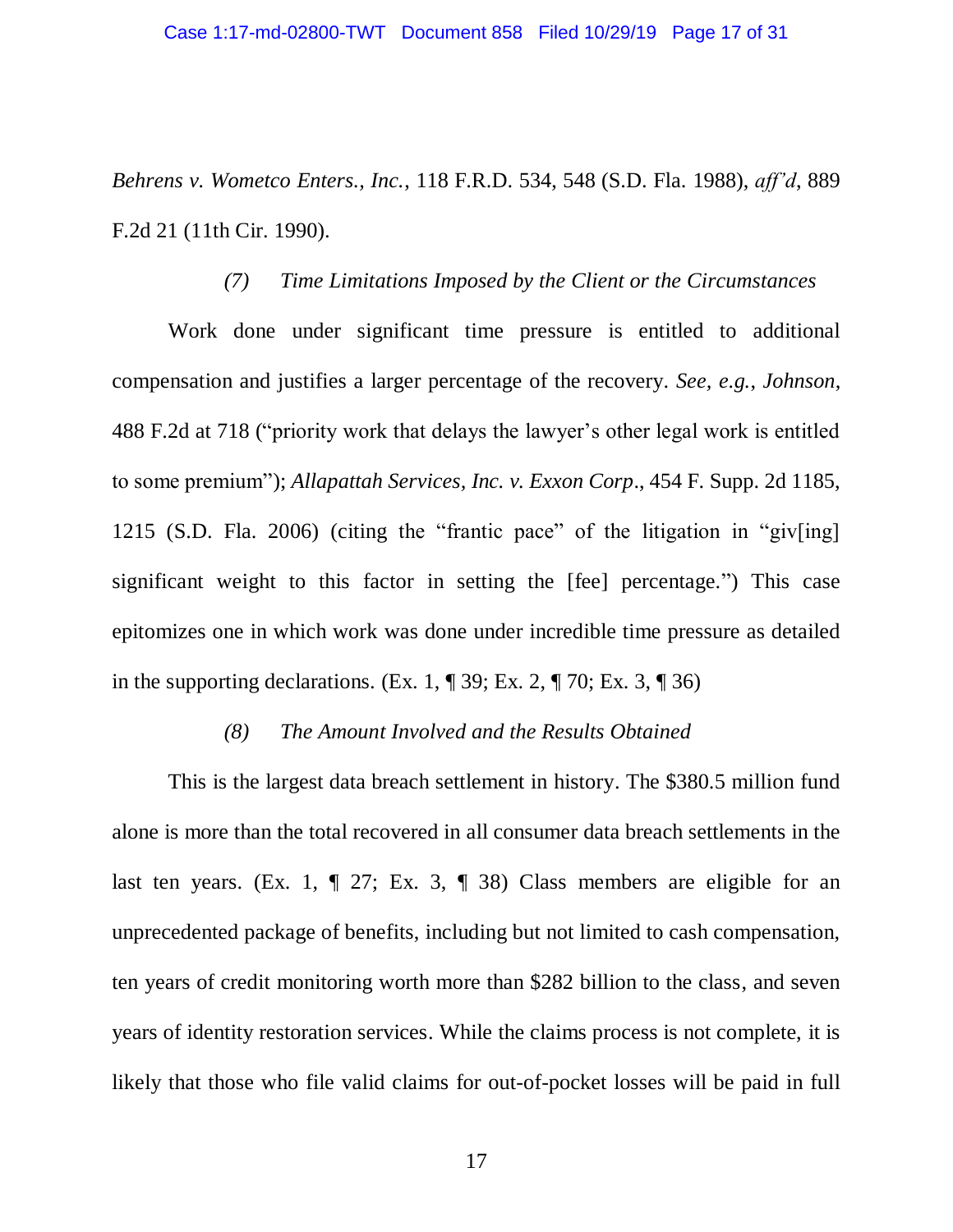with no *pro-rata* reduction; at least three million class members will claim credit monitoring services collectively worth nearly \$6 billion; and more than \$60 million will be paid for alternative compensation and time. And, *all* class members are entitled to identity restoration services without making a claim. (Ex. 1, ¶ 34)

In addition, Equifax has agreed to a consent order requiring it to comply with comprehensive cybersecurity standards, spend at least \$1 billion to improve its data security, and have its compliance audited by independent experts. Violations of the consent order are subject to this Court's enforcement power. This relief is substantial and significant, going far beyond what has been done in other data breach cases. As explained by Mary Frantz, a leading cybersecurity expert:

These changes address serious deficiencies in Equifax's information security environment. Had they been in place on or before 2017 per industry standards, it is unlikely the Equifax data breach would ever have been successful. These measures provide a substantial benefit to the Class Members that far exceeds what has been achieved in any similar settlements.

(Doc. 739-7, ¶ 66) The class will benefit well into the future from this relief.

Finally, class counsel negotiated a first-of-its kind notice program that uses modern techniques from the world of commercial and political communications to more effectively inform and engage class members, and a state-of-the-art claims process to facilitate and increase class member participation. (Doc. 739-1 at 10-12) The notice program and claims process are a direct benefit to the class.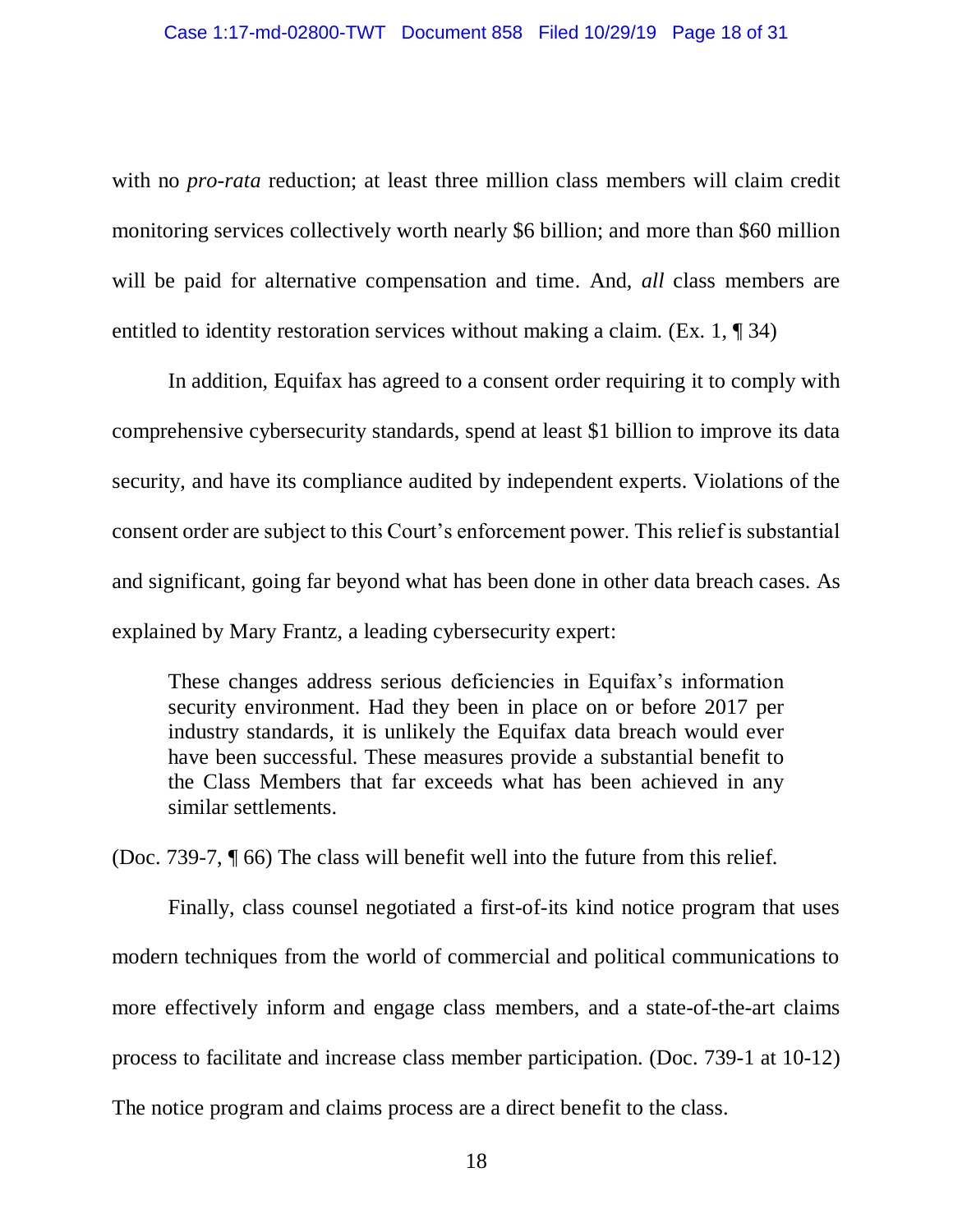In short, the results Class Counsel obtained—which in some instances provide relief that probably could not be achieved at trial—weigh strongly in favor of the requested fee. (Ex. 2, ¶¶ 72-73; Ex. 3, ¶ 41)

## *(9) The Experience, Reputation, and Ability of the Lawyers*

As described elsewhere, Plaintiffs' legal team includes many of the nation's preeminent class action firms and lead counsel in all of the major data breach cases that have been filed to date and they face equally skilled and experienced defense counsel. This factor justifies a higher fee. (Ex. 2,  $\P$  75; Ex. 3,  $\P$  $\P$  27-30, 42-43, 45)

# *(10) Awards in Similar Cases*

The requested fee is in line with—if not substantially lower than—awards in other class actions that have resulted in similarly impressive settlements. (Ex. 2, ¶¶ 80-81; Ex. 3, ¶ 44) Even if the fee is based only on the cash fund, ignoring all other monetary and non-monetary benefits, the percentage is below the *Camden I*  benchmark and substantially less than both the mean and median percentages that, according to empirical studies, are typically awarded. *See generally, e.g.*, *In re Arby's Rest. Grp., Inc. Data Security Litig.*, 2019 WL 2720818, at \*4 (N.D. Ga. June 6, 2019) ("Awards of up to 33% of the common fund are not uncommon in the Eleventh Circuit, and especially in cases where Class Counsel assumed substantial risk by taking complex cases on a contingency basis.")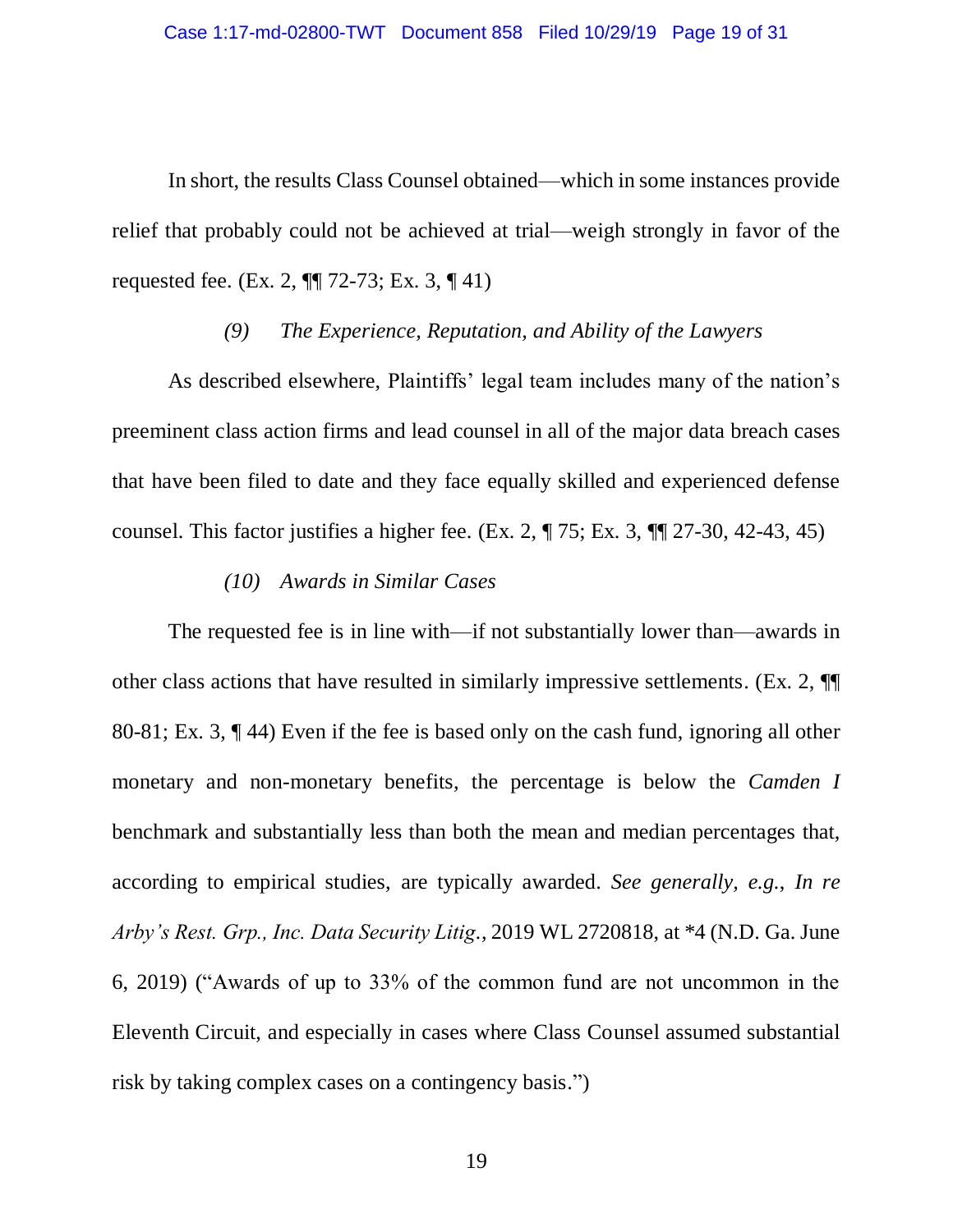That this case involves a fund of more than \$100 million does not change the analysis. (Ex. 2, ¶¶ 82-87) Percentages typically awarded in such "mega-fund" cases are consistent with or higher than what Class Counsel are requesting, as shown by empirical studies (*id.*), and recognized by many courts. *See, e.g.*, *In re Checking Acct. Overdraft Litig.*, 830 F. Supp. 2d 1330, 1367 (S.D. Fla. 2011) ("courts nationwide have repeatedly awarded fees of 30% or higher in so-called "megafund" settlements"). In any event, awarding lower percentages in mega-fund cases has been roundly criticized, in part because doing so undercuts the virtues of the percentage approach and fails to recognize that such cases are inherently more risky. (Ex. 2, ¶ 88) As one court in the Eleventh Circuit emphasized in awarding a fee representing 31.33% of a \$1.06 billion fund:

[D]ecreasing the percentage awarded as the gross class recovery increases . . . is antithetical to the percentage of the recovery method [in *Camden I*], the whole purpose of which is to align the interests of Class Counsel and the Class by rewarding counsel in proportion to the result obtained. By not rewarding Class Counsel for the additional work necessary to achieve a better outcome for the class, the sliding scale approach creates the perverse incentive for Class Counsel to settle too early for too little.

*Allapattah Servs.*, 454 F. Supp. 2d at 1213; *see also, e.g.*, *In re Checking*, 830 F. Supp. 2d at 1367 (recognizing that incentives for class counsel to invest their time and money are "blunted" when courts award lower percentages as settlements become larger); *In re Ikon Office Solutions, Inc. Sec. Litig.*, 194 F.R.D. 166, 197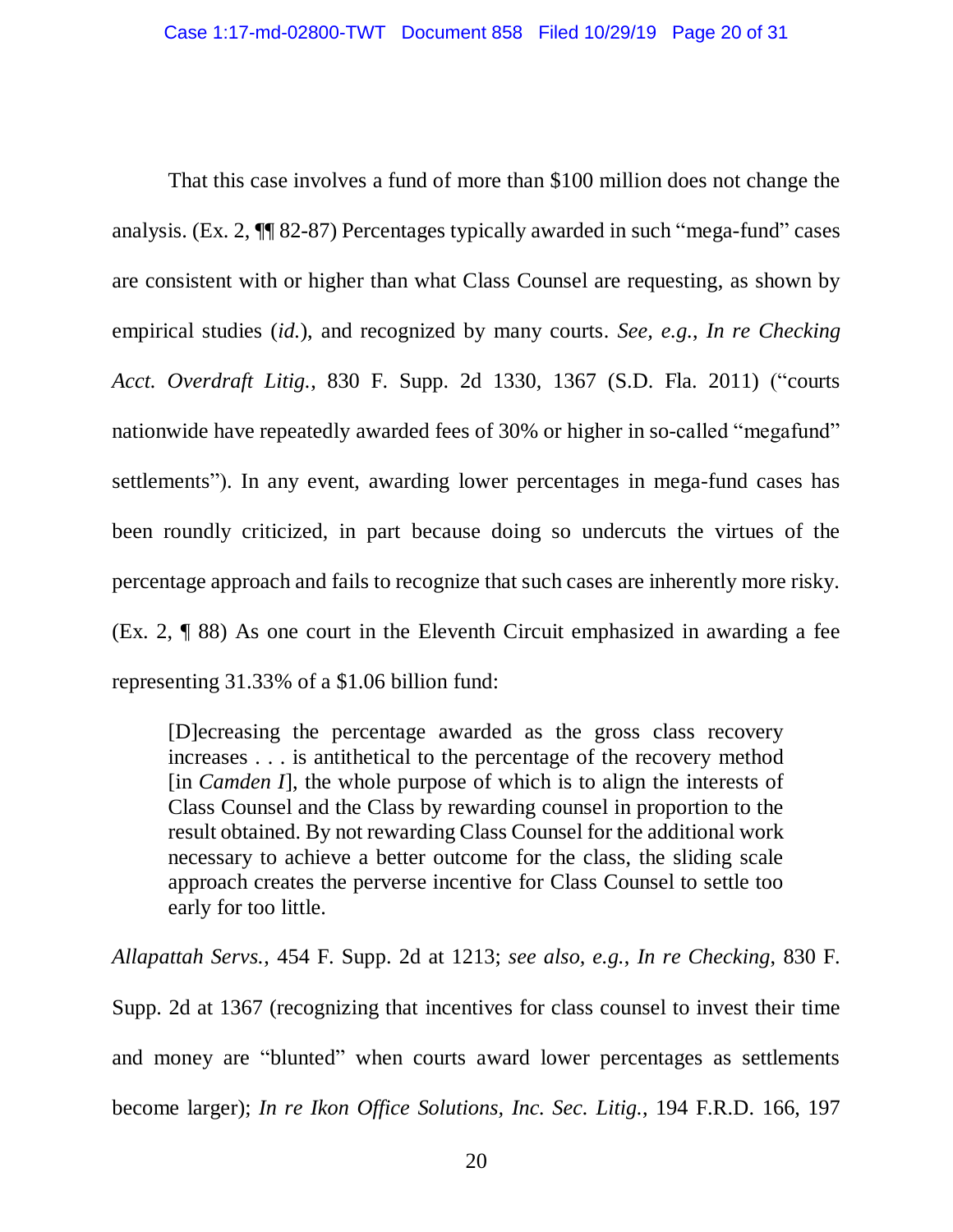(E.D. Pa. 2000) (awarding a lesser percentage in a mega-fund case "fails to appreciate the immense risks" and gives insufficient weight to the fact that "large attorneys' fees" are needed to attract capable counsel).

### *(11) The Economics Involved in Prosecuting a Class Action*

Another factor identified in *Camden I*, 946 F. 2d at 775—the economics involved in prosecuting a class action—further supports the requested fee. Class Counsel's business model involves prosecuting a relatively small number of major class actions, going for some time without revenue, and relying on periodic fee awards to pay overhead, generate profits, and finance the millions of dollars needed to cover litigation expenses. (Ex. 1, ¶ 38)

Accordingly, where, as in this case, the lawyers for a class have expended substantial amounts of time and money, a substantial award is both appropriate and necessary. Indeed, without such an award, the incentive to undertake a case of this magnitude against experienced and well-paid defense counsel will be undercut, discouraging competent lawyers from acting as private attorneys general, and thus weakening the deterrent impact of our laws. *See, e.g.*, *Columbus Drywall & Insulation, Inc. v. Masco Corp.*, 2012 WL 12540344, at \*1, 7 (N.D. Ga. Oct. 26, 2012); *In re Checking*, 830 F. Supp. 2d at 1367-68.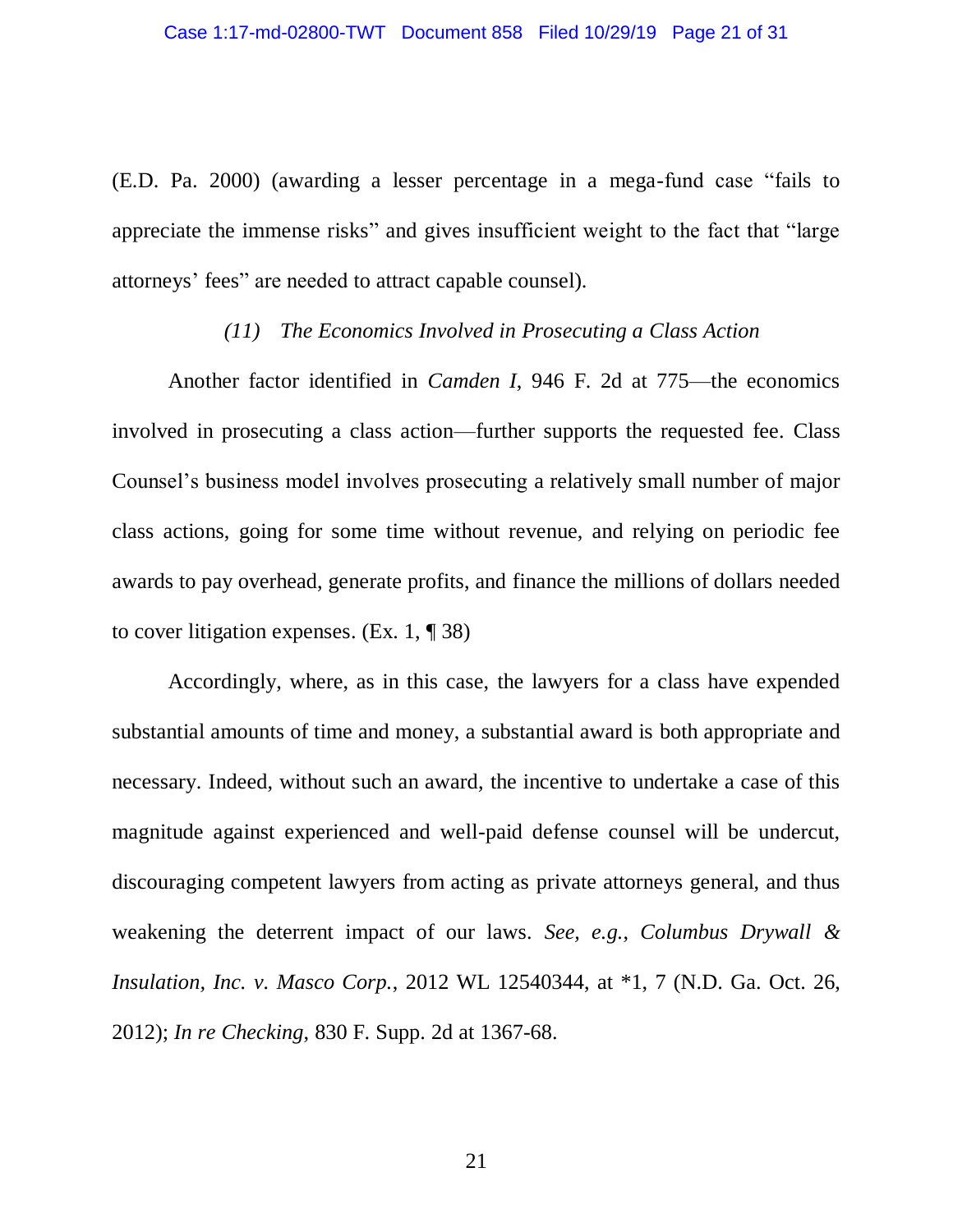The *Camden I* and *Johnson* factors thus support the fee, as confirmed by Professor Klonoff, one of the country's leading class action authorities, and Mr. Daniel, a prominent Atlanta lawyer and fee expert. (Ex. 2, ¶ 49; Ex. 3, ¶¶ 17, 45)

## **II. The Requested Fee is Reasonable Under A Lodestar Cross-Check**

The Eleventh Circuit has authorized courts to use the lodestar method as a cross-check on the reasonableness of a percentage-based fee. *Waters v. Int'l Precious Metals Corp.*, 190 F. 3d 1291 at 1298. But, a lodestar cross-check is not required. In fact, courts in this Circuit have discouraged the use of a lodestar crosscheck, cautioning that doing a cross-check simply re-introduces the same undesirable incentives the percentage method is meant to avoid. For example, in awarding a fee of 30% from a \$410 million settlement, one court explained:

The lodestar approach should not be imposed through the back door via a cross-check. Lodestar creates an incentive to keep litigation going in order to maximize the number of hours included in the court's lodestar calculation. In *Camden I*, the Eleventh Circuit criticized lodestar and the inefficiencies that it creates. In so doing, the court mandate[d] the exclusive use of the percentage approach in common fund cases, reasoning that it more closely aligns the interests of client and attorney, and more faithfully adheres to market practice. Under *Camden I*, courts in this Circuit regularly award fees based on a percentage of the recovery, without discussing lodestar at all.

*In re Checking*, 830 F. Supp. 2d at 1362 (internal citations omitted).

If this Court decides to do a lodestar cross-check, the requested fee easily passes muster. As of September 30, 2019, Plaintiffs' counsel spent 34,284.8 hours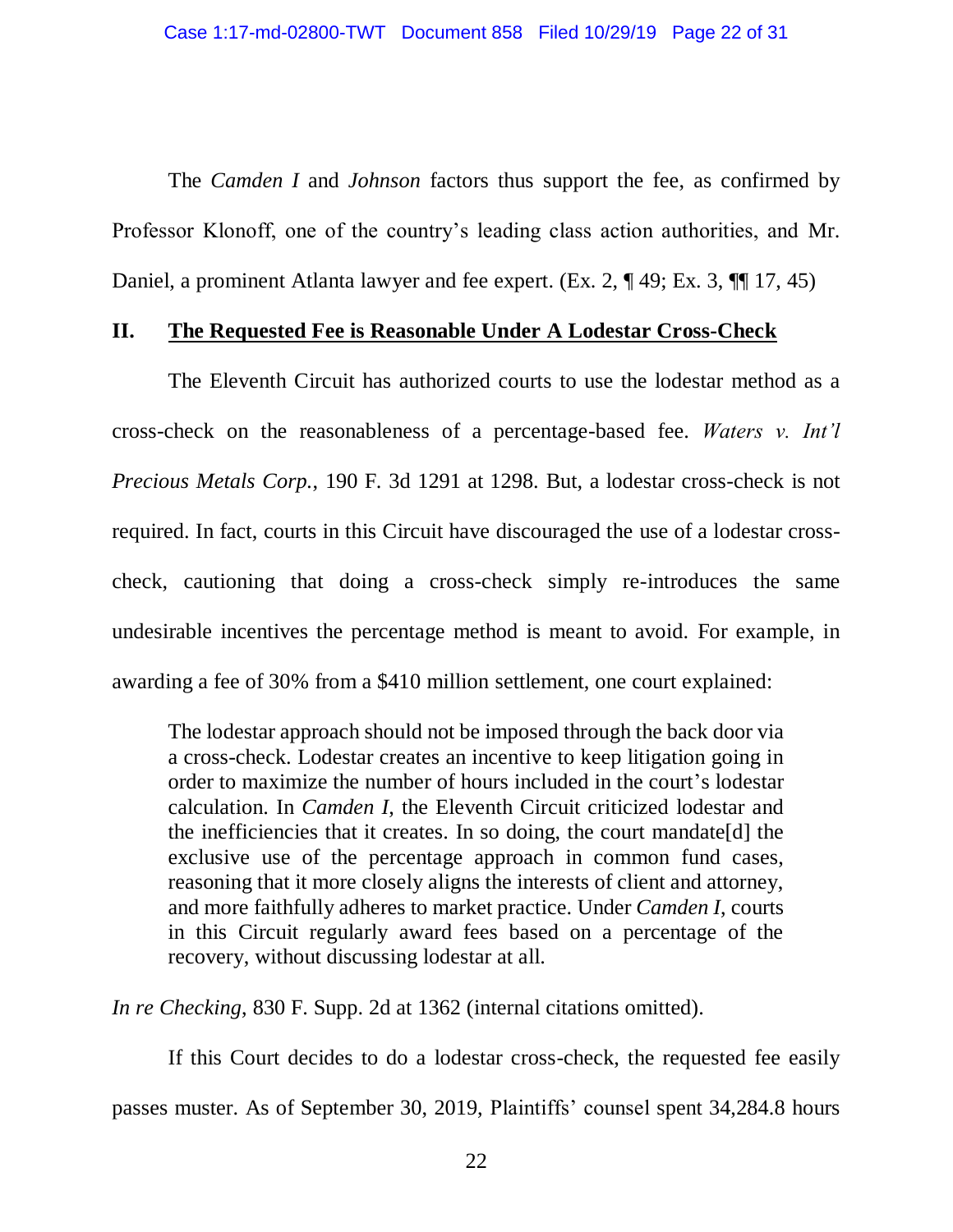on this litigation, which were documented in quarterly reports filed *in camera* with the Court. Co-Lead Counsel personally reviewed more than 21,000 time entries and excluded 3,272.9 hours as duplicative, unauthorized, of insufficient benefit, or inconsistent with the billing protocol that they established at the outset of the litigation. The value of the remaining time (31,011.9 hours) is \$20,986,357.80 calculated using current rates, which are reasonable and routinely approved in other class actions. (Ex. 1, ¶¶ 42-43; Ex. 2, ¶¶ 98-103; Ex. 3, ¶¶ 13, 16) In addition to time spent through the final approval hearing, Class Counsel estimate they will spend 10,000 hours over the next seven years to implement, and administer the settlement. This time has an expected value of  $$6,767,200$ .<sup>7</sup> (Ex. 1,  $\P$  48-49) Class Counsel's current and expected future lodestar thus totals \$27,753,557.80. (*Id.*, ¶ 49)

When the lodestar approach is used in common fund cases, courts typically apply a multiplier to reward counsel for their risk, the contingent nature of the fee, and the result obtained. Here, the requested fee represents Class Counsel's total

 $\overline{a}$ 

 $7$  The estimate of 10,000 future hours is conservative. After the final approval hearing, Class Counsel reasonably expect they will spend 2,500 hours dealing with objectors and handling any appeals. Further, if the four Class Counsel firms each spend only one hour per week on average overseeing the notice and claims processes and communicating with the various stakeholders over the next seven years, that is an additional 1,500 hours. Finally, if Class Counsel must engage with 1% of the expected claims as part of the claims review process, it is likely that Class Counsel will spend more than 10,000 hours in post-final approval time on claims review alone. (Ex. 1, ¶ 48)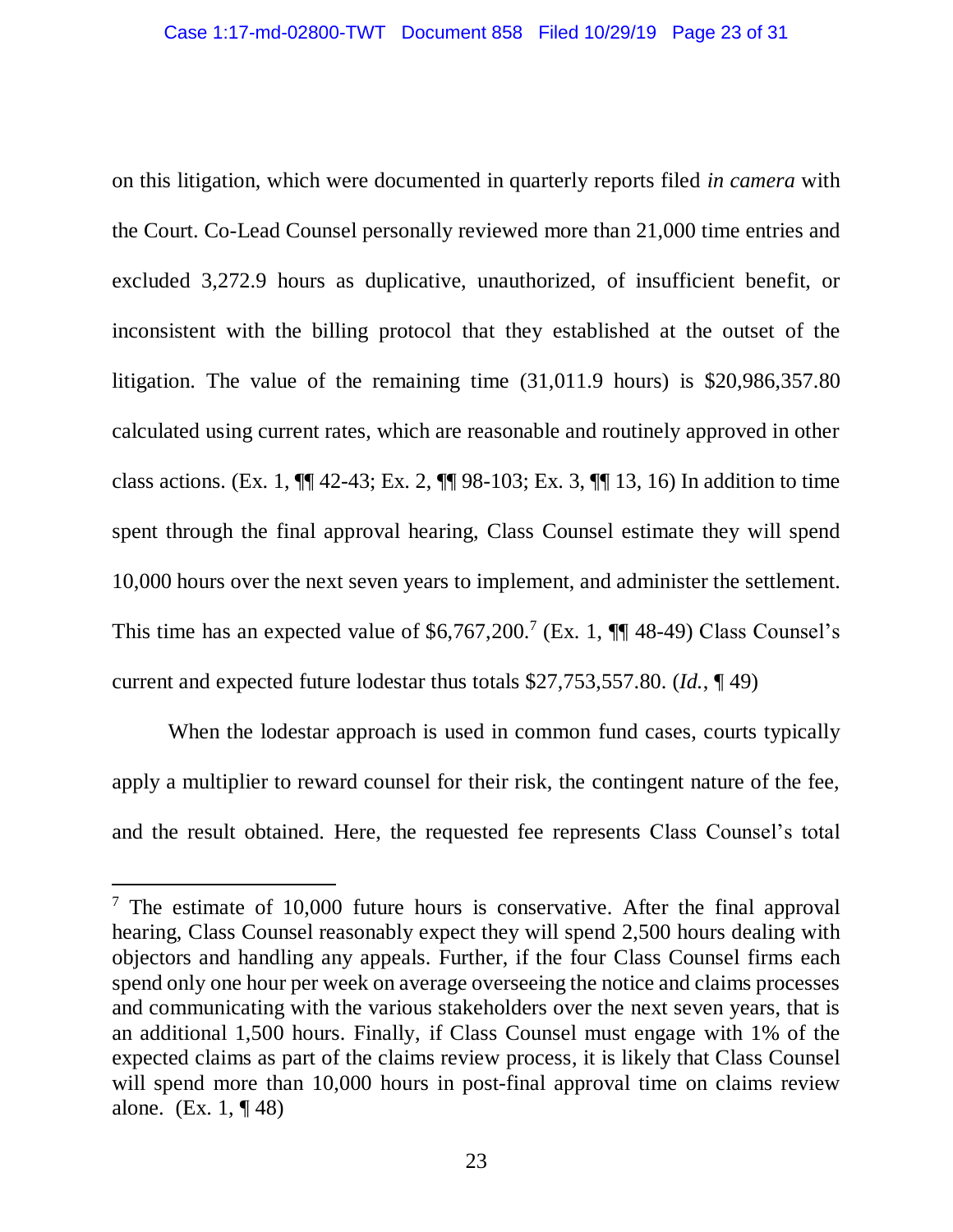lodestar (including future time) plus a multiplier of roughly 2.79, which is consistent with other cases. (Ex. 2, ¶¶ 106-14) *See, e.g., Columbus Drywall*, *2*012 WL 12540344, at \*5 & n. 4 (noting a multiplier of 4 times the lodestar is "well within" the accepted range and citing examples); *Ingram v. The Coca-Cola Co*., 200 F.R.D. 685, 696 (N.D. Ga. 2001) (noting courts apply multipliers ranging from less than two to more than five); *Pinto v. Princess Cruise Lines Ltd.*, 513 F. Supp. 2d 1334, 1344 (S.D. Fla. 2007) (multipliers "'in large and complicated class actions' range from 2.26 to 4.5 while three appears to be the average").

#### **III. The Court Should Reimburse Class Counsel for Their Expenses**

The settlement agreement authorizes reimbursement of up to \$3 million in expenses that Class Counsel reasonably incurred successfully prosecuting this action on behalf of the class. As of September 30, 2019, Class Counsel reasonably and necessarily incurred \$1,248,033.46 in expenses for such items as court reporter fees; document and database reproduction and analysis; e-discovery costs; expert witness fees; travel for meetings and hearings; paying the mediator; and other customary expenditures. (Ex. 1,  $\P$  50; Ex. 2,  $\P$  $\P$  116-18; Ex. 3,  $\P$  46) The Court should thus approve Class Counsel's expense reimbursement request. *See, e.g.*, *Columbus Drywall*, 2012 WL 12540344, at \*7-8.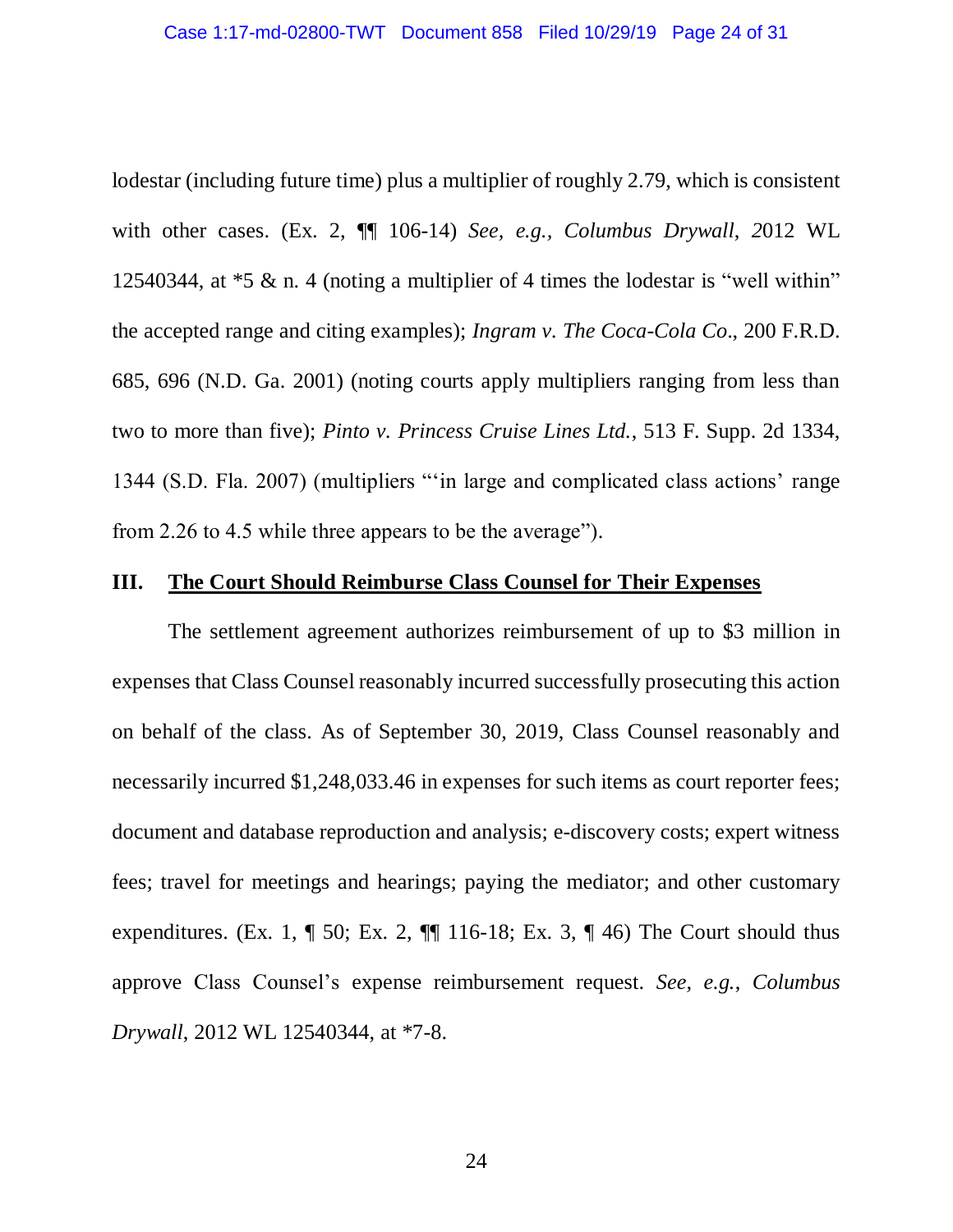### **IV. The Court Should Approve the Requested Service Awards**

Courts routinely approve service awards to compensate class representatives for the services they provide and the risks they incur on behalf of the class. *See, e.g.*, *Ingram*, 200 F.R.D. at 695-96; *Allapattah Servs.*, 454 F. Supp. 2d at 1218; *In re Checking*, 2014 WL 11370115 at \*12-13. The settlement agreement provides for a modest service award of \$2,500 to each class representative, who devoted substantial time and effort to this litigation working with their lawyers to prosecute the claims and were instrumental in achieving a settlement benefitting the entire class. But for the class representatives' service, other class members would have received nothing. (Ex. 1, ¶ 52; Ex. 2, ¶¶ 120-28) Class Counsel thus request that payment of the service awards be approved.

### **CONCLUSION**

For the foregoing reasons, Class Counsel respectfully request that the Court approve the requested fee of \$77.5 million, reimbursement of current expenses in the amount of \$1,248,033.46 (subject to being updated before the final approval hearing), and services awards of \$2,500 to each of the class representatives.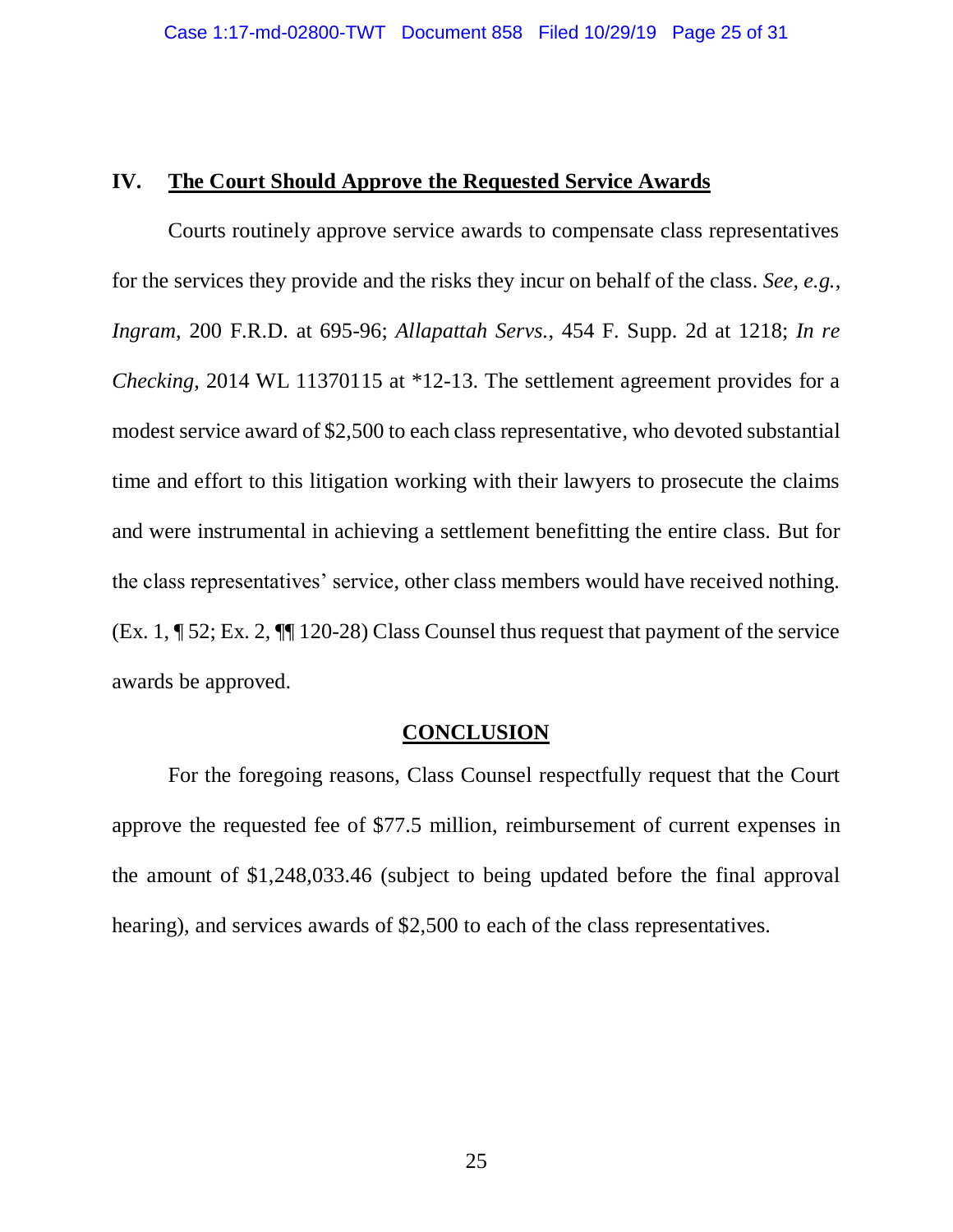Dated: October 29, 2019 Respectfully submitted,

*/s/ Kenneth S. Canfield* Kenneth S. Canfield Ga Bar No. 107744 **DOFFERMYRE SHIELDS CANFIELD & KNOWLES, LLC** 1355 Peachtree Street, N.E. Suite 1725 Atlanta, Georgia 30309 Tel. 404.881.8900 kcanfield@dsckd.com

*/s/ Amy E. Keller* Amy E. Keller **DICELLO LEVITT GUTZLER LLC** Ten North Dearborn Street Eleventh Floor Chicago, Illinois 60602 Tel. 312.214.7900 akeller@dicellolevitt.com

*/s/ Norman E. Siegel* Norman E. Siegel **STUEVE SIEGEL HANSON LLP** 460 Nichols Road, Suite 200 Kansas City, Missouri 64112 Tel. 816.714.7100 siegel@stuevesiegel.com

*Consumer Plaintiffs' Co-Lead Counsel*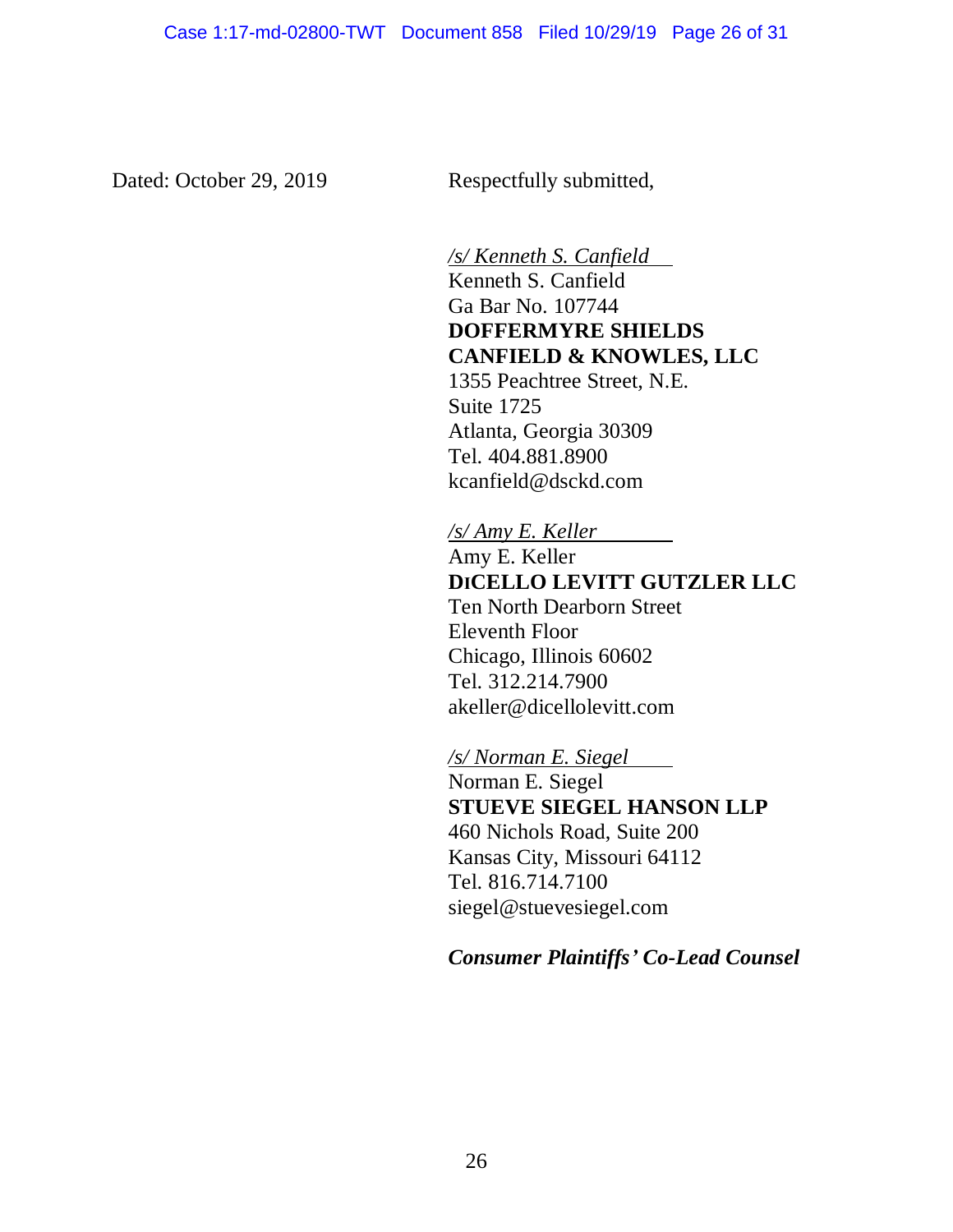*/s/ Roy E. Barnes* Roy E. Barnes Ga. Bar No. 039000 **BARNES LAW GROUP, LLC** 31 Atlanta Street Marietta, Georgia 30060 Tel. 770.227.6375 roy@barneslawgroup.com

David J. Worley Ga. Bar No. 776665 **EVANGELISTA WORLEY LLC** 8100A Roswell Road, Suite 100 Atlanta, Georgia 30350 Tel. 404.205.8400 david@ewlawllc.com

*Consumer Plaintiffs' Co-Liaison Counsel*

Andrew N. Friedman **COHEN MILSTEIN SELLERS & TOLL PLLC** 1100 New York Avenue, NW, Suite 500 Washington, D.C. 20005 Tel. 202.408.4600 afriedman@cohenmilstein.com

Eric H. Gibbs **GIRARD GIBBS LLP** 505 14th Street Suite 1110 Oakland, California 94612 Tel. 510.350.9700 ehg@classlawgroup.com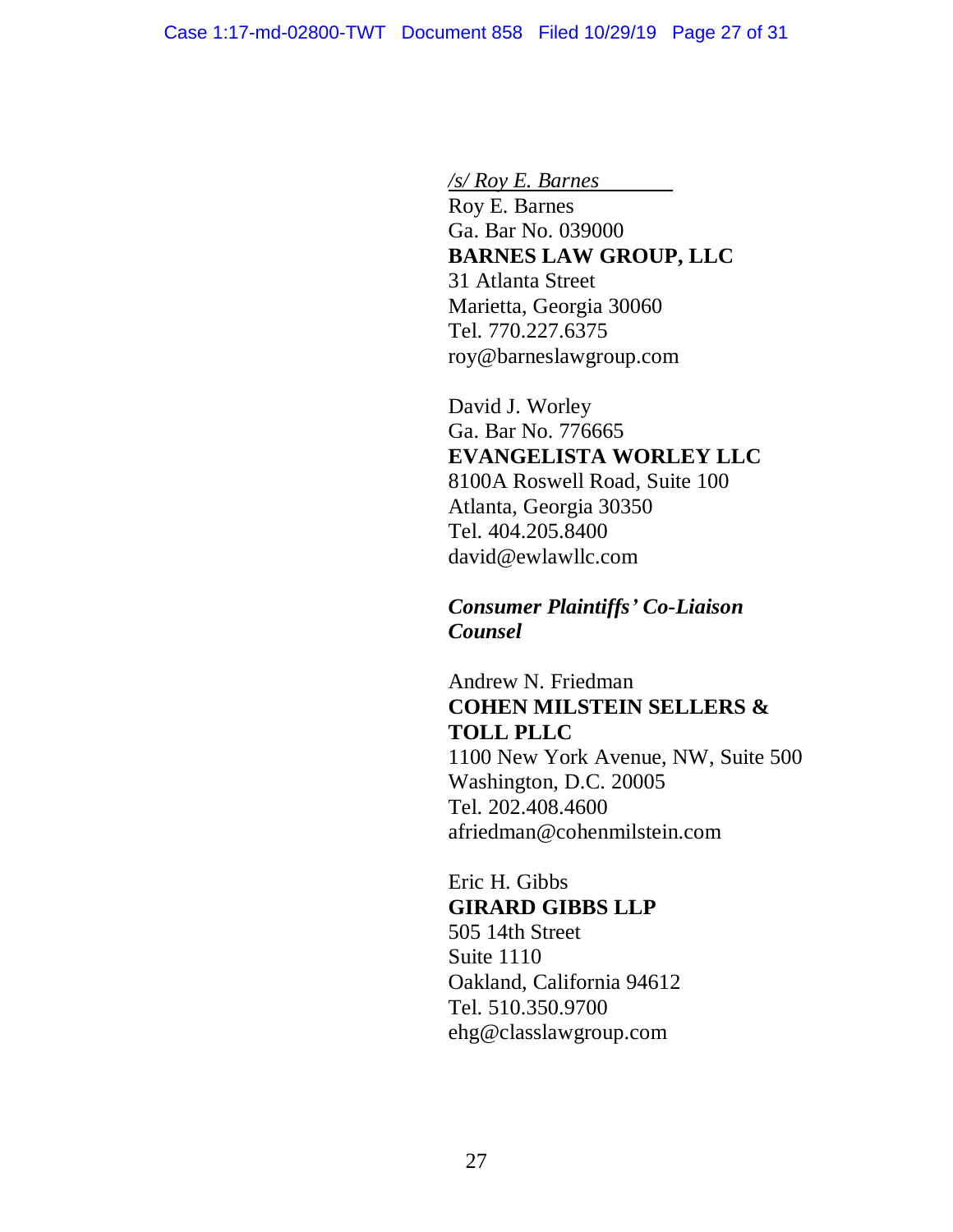James Pizzirusso **HAUSFELD LLP** 1700 K Street NW Suite 650 Washington, D.C. 20006 Tel. 202.540.7200 jpizzirusso@hausfeld.com

Ariana J. Tadler **TADLER LAW LLP**  One Penn Plaza, 36th Floor New York, New York 10119 Tel. 212.946.9453 atadler@tadlerlaw.com

John A. Yanchunis **MORGAN & MORGAN COMPLEX LITIGATION GROUP**

201 N. Franklin Street, 7th Floor Tampa, Florida 33602 Tel. 813.223.5505 jyanchunis@forthepeople.com

William H. Murphy III **MURPHY, FALCON & MURPHY** 1 South Street, 23rd Floor Baltimore, Maryland 21224 Tel. 410.539.6500 hassan.murphy@murphyfalcon.com

Jason R. Doss Ga. Bar No. 227117 **THE DOSS FIRM, LLC** 36 Trammell Street, Suite 101 Marietta, Georgia 30064 Tel. 770.578.1314 jasondoss@dossfirm.com *Consumer Plaintiffs' Steering Committee*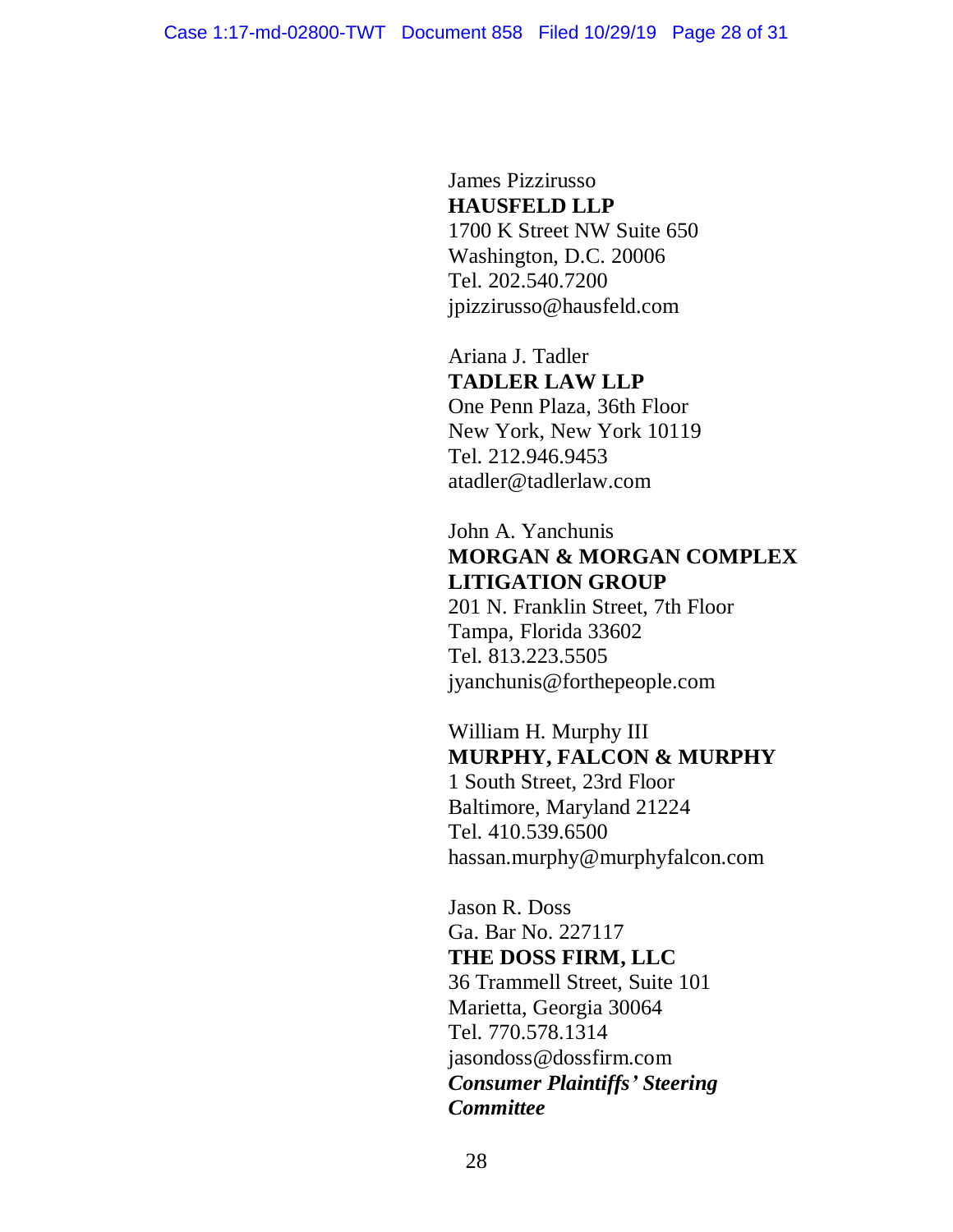Rodney K. Strong **GRIFFIN & STRONG P.C.** 235 Peachtree Street NE, Suite 400 Atlanta, Georgia 30303 Tel. 404.584.9777 rodney@gspclaw.com

*Consumer Plaintiffs' State Court Coordinating Counsel*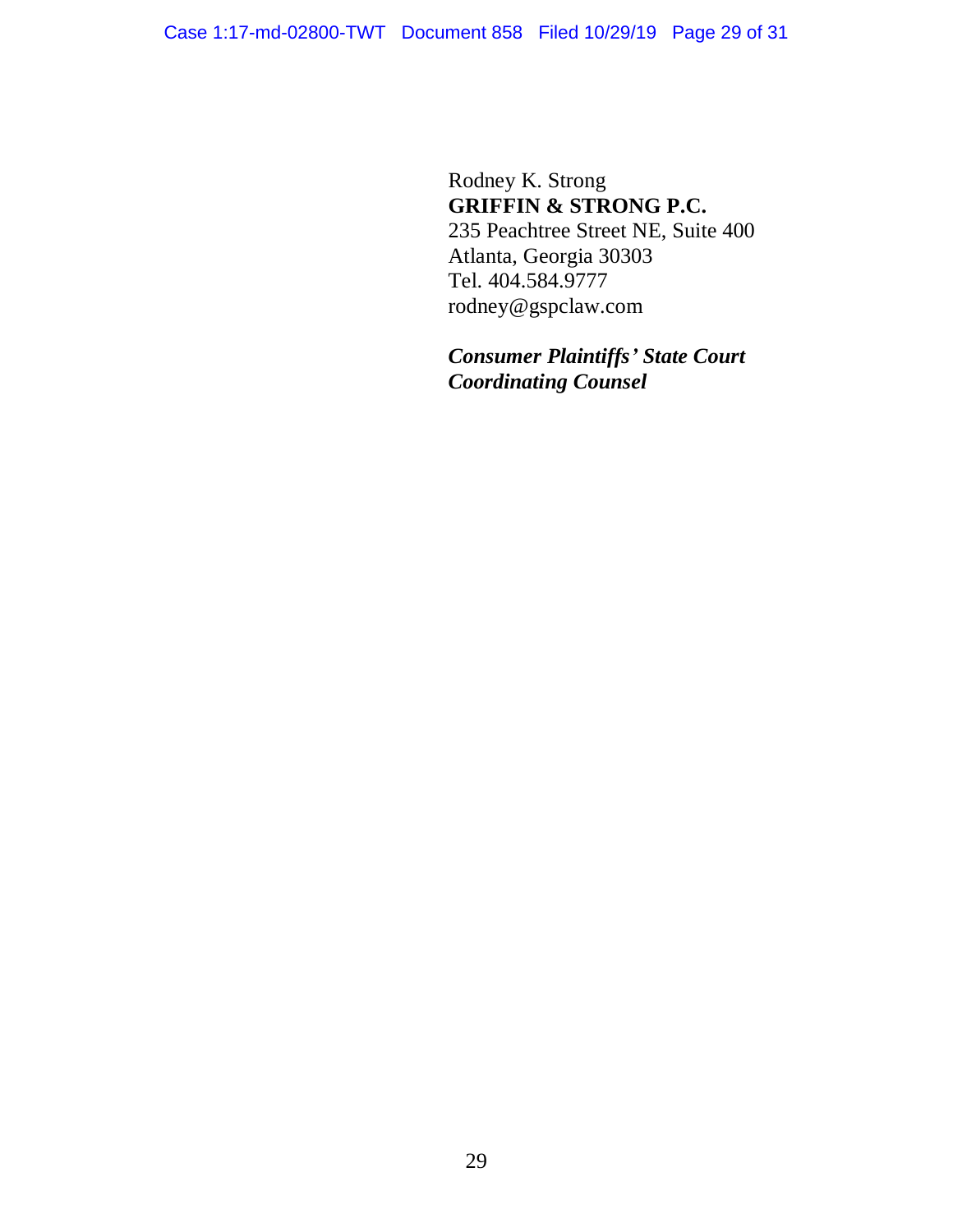# **CERTIFICATE OF COMPLIANCE**

I hereby certify that this motion and the accompanying memorandum of law

have been prepared in compliance with Local Rules 5.1 and 7.1.

*/s/ Roy E. Barnes*  **BARNES LAW GROUP, LLC**